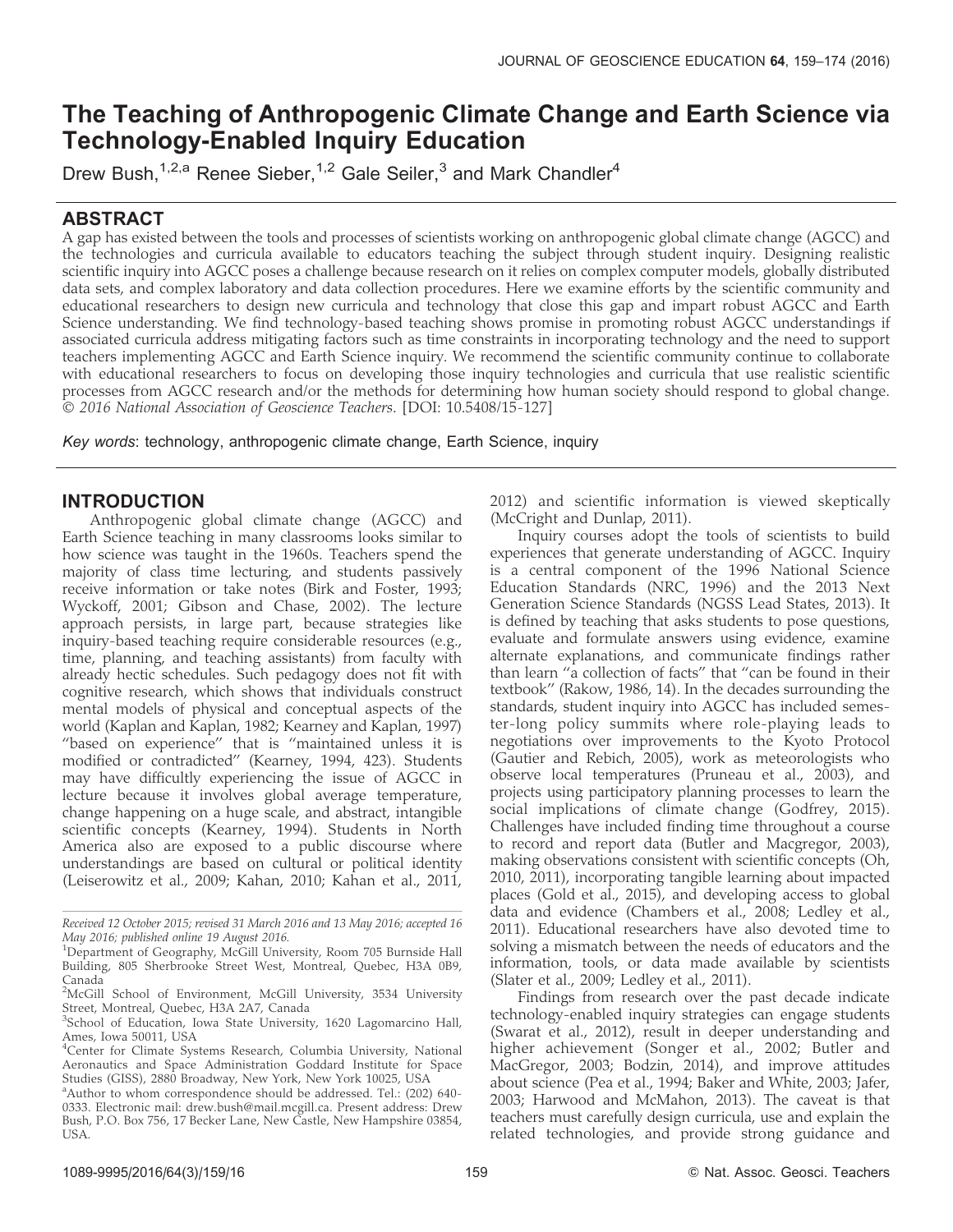feedback all while relating student learning to personal experience. In this paper, we examine the refereed educational literature on inquiry AGCC and Earth Science teaching to identify how further collaboration and study could help develop more effective tools and curricula. We first identify a gap that has heretofore existed between educational technologies available to educators and those used by climate scientists. We next review the strengths and weaknesses of a wide variety of AGCC and Earth Science technologies and curricula. We then conclude with a summary of what instructional designers must take into account when designing AGCC learning materials and identify collaborations that could speed the development of new technologies.

### CLOSING THE GAP: DESIGNING EDUCATIONAL TECHNOLOGY TO BENEFIT STUDENT LEARNING

In this section, we consider how technological design influences student learning and the constraints educational researchers face in designing technology-enabled AGCC and Earth Science inquiry. We also consider different approaches to computer modeling, their strengths and weaknesses, and how they impact student learning. Many educational technologies and computer models did not exist less than two decades ago, and, consequently, a gap existed between the ways in which scientists conducted their research into AGCC and the ways student inquiry on the subject took place. The appearance of such technologies illustrates that the gap between scientific and educational AGCC and Earth Science tools has narrowed. The computer models described in this paper vary widely from simple programs simulating charging of electric capacitors to global climate models (GCMs) and video games, but we define all as representational models like those that play a central role in science (Frigg and Hartmann, 2012). In places, we also consider communications, audio/visual, and visualization technologies used to teach AGCC. The development of these tools makes it important to consider the benefits and drawbacks of curricula incorporating diverse technologies in the hope of instilling robust AGCC understandings.

Studies on student reactions to technology-enabled inquiry learning are largely positive. A recent survey of 533 middle school students in the Midwest United States asked about 100 different possible instructional episodes. It noted that students were most interested in hands-on activities ''that involved the use of scientific instruments or technology'' (Swarat et al., 2012, 530). Given such strong favoritism, we examine how hands-on use of technology can aid learning. Some explanations include that tools help students to plan investigations that use processes like calculating, acquiring, sorting, or visualizing data, and retrieving and saving information, or that students control the pace of their learning with computers by utilizing information and hints, either within a program's interface or its Web-based help (Bell et al., 2010). Furthermore, computer tools often provide prompting or activities for students to reflect on learning (Pilkington and Parker-Jones, 1996; White and Frederiksen, 1998) and cues for when to interpret data more carefully (Reid et al., 2003).

These advantages do not come without drawbacks. An inquiry course with 203 Dutch high school students employed a research design that varied the level of expertise (and age) of students taking part in model-based learning about how a capacitor charges over time. Students were given a 50 min introduction to this simple model and 100 min in which to undertake experiments. They found novices needed preexisting simulations just to learn about the model and background concepts but, in practice, ran fewer simulations than their more knowledgeable counterparts (Mulder et al., 2015). Such behavior indicates that less experienced students construct and modify models poorly without seeking to adequately understand the program or the scientific concepts. In contrast, courses that provide support and guidance in teaching students progressively how to use a model often show better learning outcomes (Mulder et al., 2015).

An examination of how teachers utilize computer modeling in their classrooms is revealing. Most usages fall into two categories, first defined by Joan Bliss as explorative modeling and expressive modeling (Bliss, 1994). Learners engaged in explorative learning use a model representing someone else's ideas by either exploring its workings or running simulations that vary slightly from the original. In contrast, expressive modeling engages learners in constructing their own computer model to explore a given idea. While many simpler programs and video games often only ask students to undertake explorative tasks, expressive modeling better represents scientific inquiry.

More recently, educational researchers have made accessible computer models for many topics in science that can be both explorative and expressive (Löhner et al., 2005). New interactive models like the Columbia University– National Aeronautics and Space Administration (NASA) Goddard Institute for Space Studies (GISS) Educational Global Climate Model (EdGCM) allow students to run simulations that can be changed, rerun, and discarded in favor of student-designed experiments. Several studies have shown that learning in this manner more accurately recreates actual scientific work by enhancing learning of science content and process skills (Eysink et al., 2009; Scalise et al., 2011). This method of using models to teach better reflects modern science's own routine employment of model building, testing, and revising when undertaking experimentation (Giere, 1988; Longino, 1990; Darden, 1991; Kitcher, 1993; Nersessian, 2005; Duschl and Grandy, 2008).

This research indicates that although students strongly favor learning that includes hands-on experiences with technology, curriculum designers must consider the practical constraints on classroom time, the infrastructure required by overly complex tools, and appropriate amounts of instructor guidance (Edelson et al., 1999). A review based on ''four generations of software and curriculum'' (Edelson et al., 1999, 392) developed during research at Northwestern University has shown technology can help students achieve integrated understandings. Obstacles included the accessibility of programs, motivation for students to adopt them, practical constraints on teachers implementing slow or costly programs, and limitations caused by the amount of background knowledge students needed. This review indicates that special AGCC curricula will require time for students to gain fluency with new technology during teacher demonstrations and strong guidance when students work on their own. Technologies that make both explorative and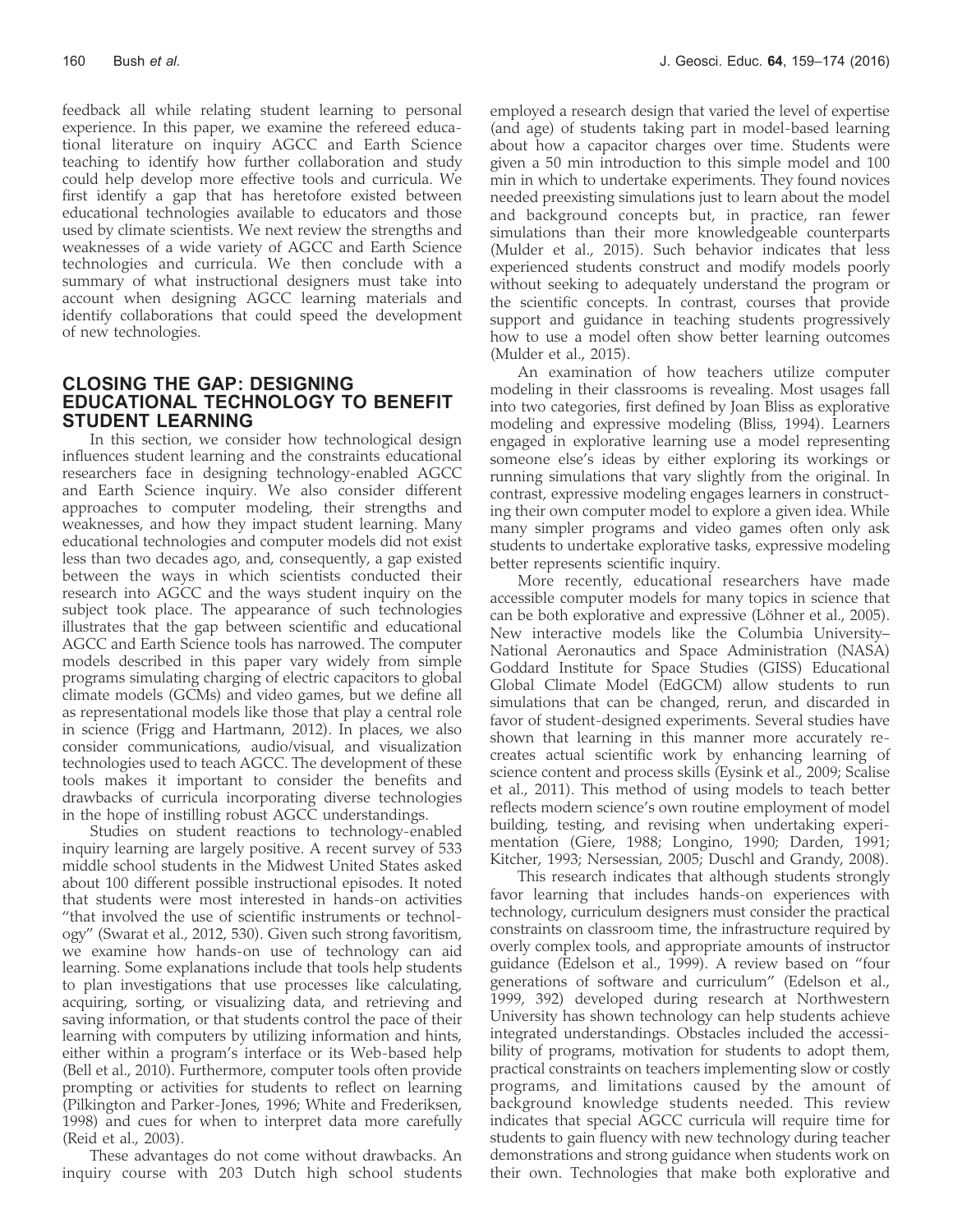expressive practices possible also more closely resemble scientific processes and generate unique AGCC experiences.

Initial research on scientifically realistic models indicates support for their educational value if instructors scaffold and guide their use to overcome the high levels of technological proficiency they require (Fraedrich et al., 2005; Gautier and Solomon, 2005; Clark, 2015). Models that allow such functionality but instead focus on how society should respond to AGCC also show promise (Hubble, 2009; Lahti, 2013; Sterman et al., 2014). Further research is still needed to assess many of these technologies. In the next section, we review the educational research on AGCC and Earth Science technology and curricula. In our conclusion, we discuss how further research can help determine which technologies and curricula might benefit from wider dissemination, further technological refinement, or more study.

#### TECHNOLOGY, INQUIRY, AND DEVELOPMENT OF STUDENT CRITICAL THINKING

In this section, we review cases where technology has helped students to adopt the mindset of science while learning key reasoning skills, important practices, central AGCC concepts, and the functioning of computer tools. We have selected more than 29 tools that impart experiences that lead to more complete mental models of AGCC. Because many technologies and curricula can be utilized by both secondary schools and university courses, our review is inclusive of studies involving K–12 and university students to focus on the range of technologies and how they shape student learning. These technologies are reflective of work that has brought climate scientists, educational researchers, and affiliated colleagues together, and they demonstrate the capacity of educational researchers to design effective AGCC inquiry teaching strategies.

In the following subsections, we review GCMs, visualization tools, games, and collaborative software. Not all of these tools and curricula have associated empirical educational studies of their effectiveness in the classroom, in part due to their recent development and a continued need for refinement. Some do not mirror scientific research processes or technologies, while others include much detail and complexity because of this resemblance. Each shows promise in helping students understand AGCC. Many also come directly from the scientific community and reflect how the gap between research and educational technologies has narrowed.

We organize the following subsections by whether they help students replicate scientific processes, develop expertlevel critical thinking, contextualize reasoning to evaluate consistency with observations of natural places, or simplify difficult concepts using visualization tools, toy models, and games. In our conclusion, we discuss a need for the scientific community to collaborate with educational researchers to refine the most effective curricula and tools, reduce time lags between developing cutting edge models and making them available to nonexperts, and provide support to instructors who might wish to use such products.

#### Replicating Scientific Methods with Inquiry-Based Technology

In this section, we review eight educational curricula and technological tools that show promise in helping students gain integrated understandings of modern scientific processes. Inquiry science can help cement AGCC and Earth Science learning through student investigations that resemble scientific processes or through the use of scientific methods to explore how society might respond to this issue. To replicate the practices of scientists, students must learn to pose questions, evaluate and formulate answers using evidence, examine alternate explanations, and communicate findings (NRC, 2000). These processes mirror methods in AGCC science that include testing ideas using simulations, exploring systems, analyzing outcomes with models, and devising collection procedures using available scientific instruments.

Using tools that scientists use to better understand global spatial relationships and explore change helps to accurately replicate the scientific process and aid student learning of AGCC. Tutorials incorporated in three different semester-long geography classes at California State University, Northridge, using Environmental Systems Research Institute's (ESRI) ArcGIS (http://www.arcgis.com/features/) and Earth Resources Data Analysis System (ERDAS) Imagine (http://www.hexagongeospatial.com/products/ remote-sensing/erdas-imagine/overview) demonstrated results after 74 students worked to analyze satellite data and draw conclusions about AGCC (Cox et al., 2014). Thanks to a grant from NASA, students were able to use remotesensing technologies to analyze data from the agency's satellites and to map topics such as snow cover changes in Yosemite National Park, deforestation in Brazil, and global  $CO<sub>2</sub>$  levels. Pre- and postcourse surveys have shown that work with such tools improved student understandings of core AGCC concepts, remote-sensing technology, and the processes scientists use to study the climate using this technology (Cox et al., 2014). While such work brought students in contact with processes involving global data, strong instructor guidance was needed to help students design research projects at appropriate scales, identify the right data sets, and actually find the needed data.

The GLOBE network (https://www.globe.gov/) has improved student learning of sampling and measurement processes employed by the scientific community (Butler and Macgregor, 2003) by asking actual scientists to design protocols for data collection for schools across the planet and then mentoring students on their climate science investigations using communications technology (Charlevoix et al., 2011; Tessendorf et al., 2012). We discuss this project in more detail in the next section.

Curricula that incorporate scientific processes related to geographic information systems (GIS) and virtual globes have resulted in learning regardless of the age or implied experience of instructors. That was one finding in a study where 13 eighth-grade Earth and space science middle school teachers in the Northeast United States taught 1,177 students an 8 week curriculum that included 14 d of geospatial learning activities culminating in a week-long GIS project (Bodzin et al., 2014). Activities focused on exploration of energy consumption practices, laboratory work, demonstrations, and content readings. Work in five interrelated topic areas (energy and its everyday uses, sustainable energy sources, United States energy production and consumption, nonrenewable resources, and energy efficiency and conservation) promoted geospatial thinking and reasoning (GTR) skills using georeferenced data. Increases from pre- to post-test scores indicated students significantly increased both their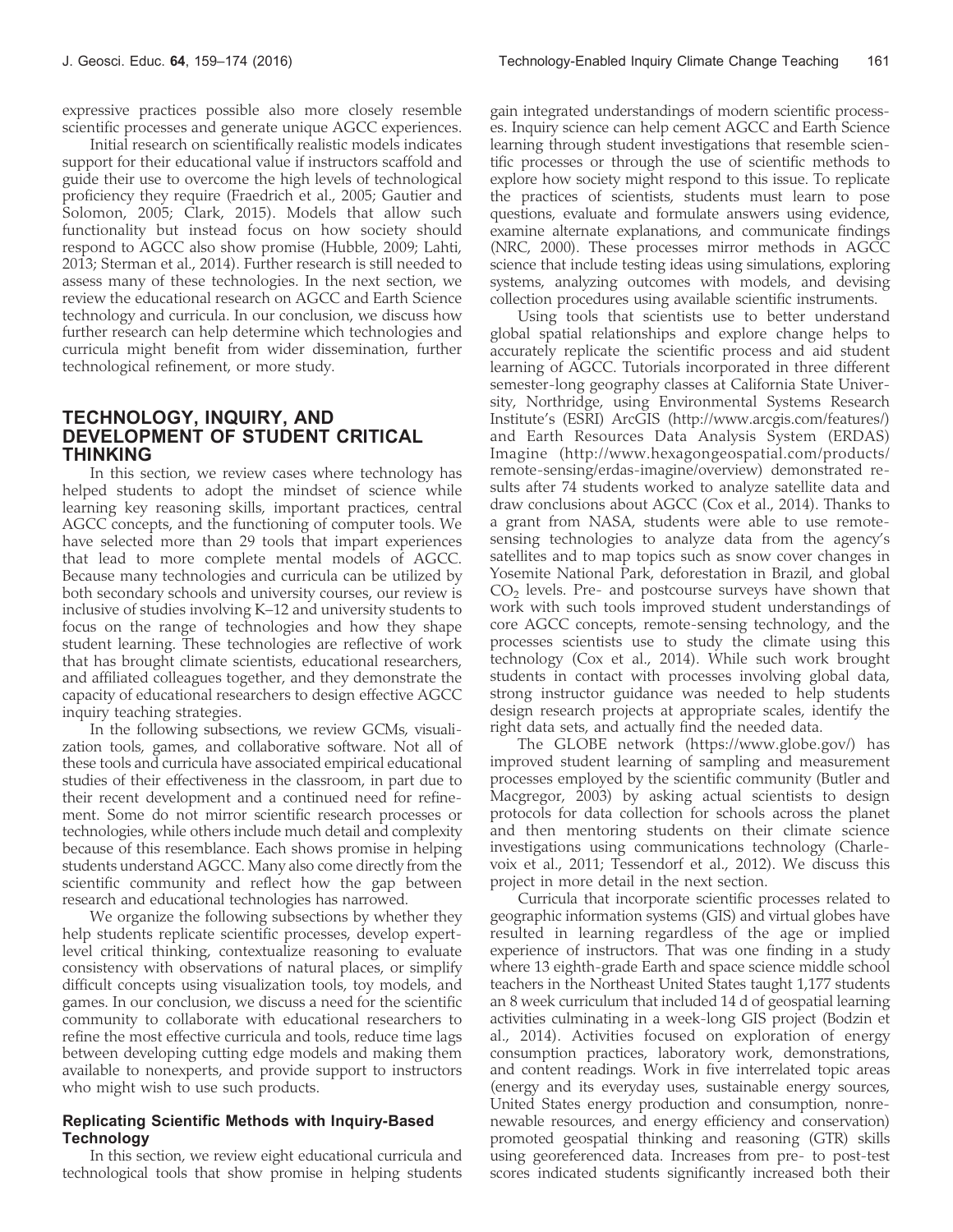162 Bush et al. J. Geosci. Educ. 64, 159–174 (2016)

energy resources content knowledge and their GTR skills related to energy resources. As in other research (Geier et al., 2008; Settlage et al., 2008), teachers reported being pressed for time, and many did not enact the curriculum as designed (Bodzin et al., 2014). Based out of the Environmental Literacy and Inquiry project at Lehigh University (http://www.ei. lehigh.edu/eli/), other curriculums in the program teach middle school students essential climate literacy principles, and land-use change related to energy consumption (Bodzin and Anastasio, 2006; Bodzin et al., 2013, 2014).

Simulations can improve student understanding of climate research processes in much the same way scientists use such tools. Teaching using a radiative transfer model, a tool scientists use to study the movement of solar radiation through the atmosphere, required considerable time introducing the model, SBDART-EDU (http://www.ncgia.ucsb. edu/projects/metadata/stard/uses/sbdart.htm), during a 10 week geography course on the science of global change. The course solicited scientific questions from students on weekly topics used in group experiments and final papers. Sixty-five percent of a class of 37 average (mean grade point average  $=$ 2.91) students at University of California, Santa Barbara, met educator's expectations when their learning was tightly scaffolded with background concepts (Gautier and Solomon, 2005). Instructors provided guidance to students on specific experiments into radiative processes that had established hypotheses and testing procedures. No student was given the opportunity for ''more open-ended'' model exploration until the final project (Gautier and Solomon, 2005, 442).

GCMs require students to grasp complicated process knowledge because they couple oceanic and atmospheric models and require extensive parameterization and postprocessing of data. There are few empirical studies on their educational impact, but clear trends do exist. For example, Columbia University–NASA GISS EdGCM (http://edgcm. columbia.edu/) made its debut in January 2005, and over 150 institutions now use the software to model current, projected, and paleoclimates during short laboratory exercises and longer projects (Chandler et al., 2005, 2011; Sohl, 2012; Sohl et al., 2013). The advantage of EdGCM is that students are running an actual, albeit two-generations-old, GCM. K–12 instructors taking part in EdGCM trainings felt teaching with the model would definitely meet new education standards (NGSS Lead States, 2013). It also posed unique challenges, including class time constraints, a scarcity of curriculum materials, and inadequate classroom technology (Sohl et al., 2013). Not all research models are meant exclusively for educational purposes, and, consequently, do not contain interfaces like EdGCM. For example, the multimodel MAGIC/SCENGENN 5.3 (http://www.cgd.ucar. edu/cas/wigley/magicc/) software,<sup>5</sup> available for free, has not been studied in classrooms, although its code can be easily downloaded (see Fig. 1).

A model that focuses on how human actions influence predictions of change runs preprogrammed scenarios from Intergovernmental Panel on Climate Change (IPCC) reports. Its ability to teach students processes for understanding how humans might respond to AGCC underwent scrutiny during both an online course in the United Kingdom and at a university in the Upper Midwest United States. More than 270 students used the Belgium Université Catholique de Louvain's Java Climate Model (JCM; http://jcm. climatemodel.info/) during the course U316: The Environmental Web at the Open University in Buckinghamshire, UK. After examining 6,741 messages in six online tutor group forums during this semester-long course, researchers found the 278 students' capacity to use the software was impeded by their access to computers, the amount of time spent dealing with information technology issues, and the strong need for more guidance on how to cover the broad issues of AGCC (Hubble, 2009). In contrast, research by a Montana researcher included teaching a 4 week summer and 15 week fall intervention in four liberal-studies environmental science classes. His instruction helped 60 students progress through work with different types of models, including a (non-GCM) simple model of students' household water use, carbon footprint models, and, ultimately, the emulator, the JCM. Student responses to an assessment during pre- and postinterviews suggest that guided model usage followed by class activities where students reflect on learning increases knowledge of models and modeling. However, students' ability to create models as in expressive uses can depend ''heavily on cognitive ability'' (Lahti, 2013, iii).

The previous eight strategies for engaging students with scientific technology show strong possibilities for helping students learn AGCC and Earth Science process. Other factors also may inhibit learning with such tools. They include practical considerations in using the technology such as time constraints on educators using special curricula, the amounts of guidance planned for such strategies, and the costs of disseminating expensive technologies or needed infrastructure.

#### Using Global Data to Learn Expert Critical Thinking Skills

In this section, we review five technologies used in classroom curricula and teacher trainings that rely on global data and evidence to teach scientific norms and critical thinking skills. Teaching critical thinking, which is needed to interpret global Earth and AGCC concepts, presents a formidable challenge when students have been exposed to debate and misinformation about climate science. Definitions of critical thinking vary widely and have their origins in a view of it as the personality trait of reflective skepticism (Passmore, 1980; McPeck, 1981). In this section, we adopt a definition of critical thinking as an attitude that instructors can instill (Siegel, 1988) that leads students to re-examine their own concepts, attitudes, and identities (Yoram, 2010). Digital technology can help students think critically like scientists when they collaborate with peers to share data, learn new methodologies, and exchange ideas. These strategies track the norms in scientific thinking as required by science education standards (NRC, 2000; NGSS Lead

 $^{\rm 5}$  It is important to note MAGIC represents an energy-balance simulator that carries through calculations at the global-mean level using the same upwelling-diffusion, energy-balance climate model employed by the Intergovernmental Panel on Climate Change (IPCC). In contrast, SCENGENN is an emulator that produces spatially detailed information on future changes in temperature, precipitation, and mean sea-level pressure using the IPCC's CMIP3/AR4 archive of GCMs. In computer science, emulations adhere to all the fixed rules of the system's behavior they are emulating, while simulations behave similar to a given system but may not obey all rules and may also be implemented in very different ways. Only research-grade GCMs like EdGCM simulate all of the interactions in between the atmosphere and ocean.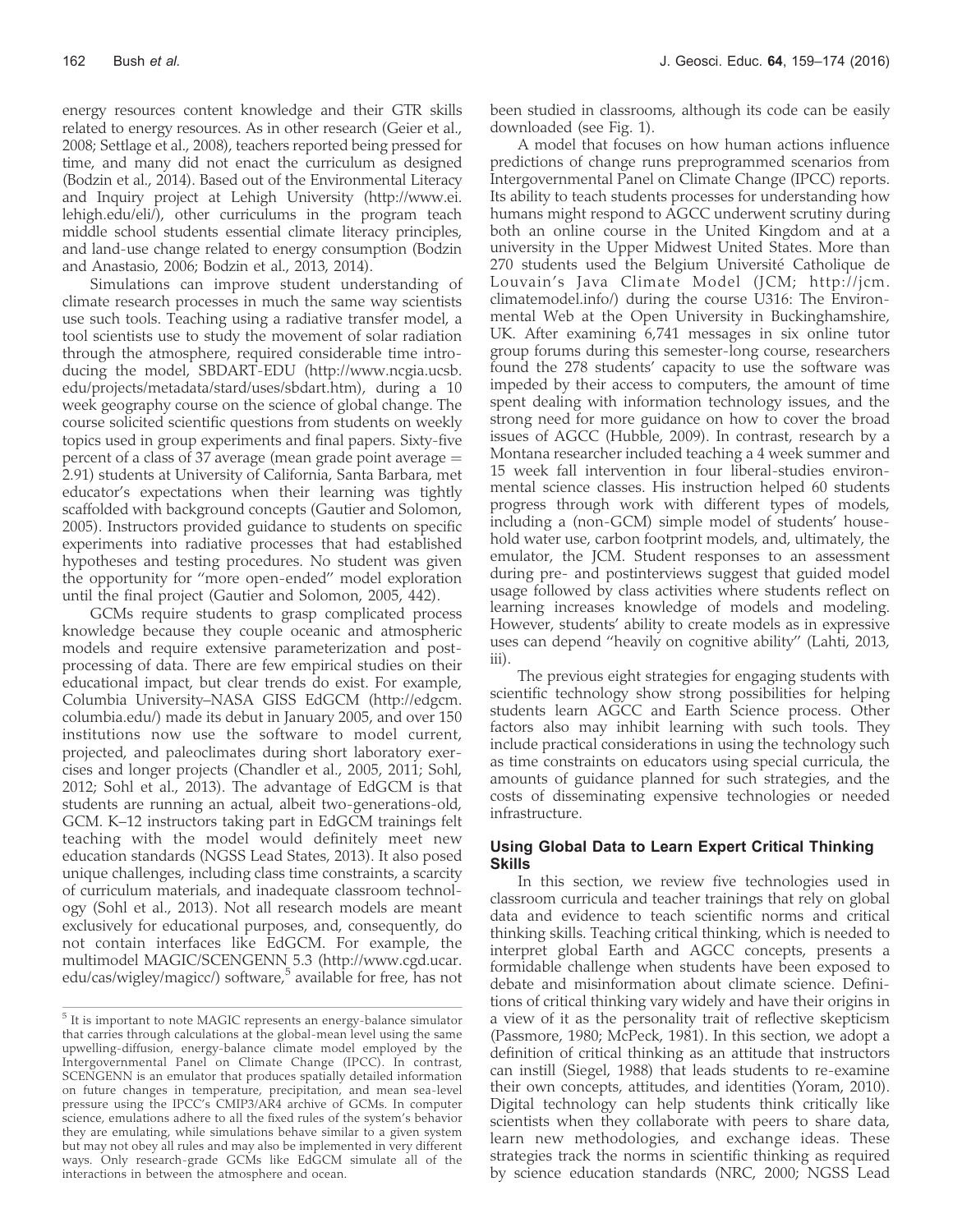

FIGURE 1: Screenshots of Columbia University's Educational Global Climate Model (EdGCM) showing the user interface wrapped around each of its functions, which include setting-up simulations, extracting and postprocessing data, visualizing data, and writing scientific reports. The code for the model itself, NASA's Goddard Institute for Space Studies research-grade Model II, runs in the background while students follow these steps of climate modeling practice to replicate their own and actual AGCC scenarios. (Image courtesy of The Educational Global Climate Modeling Project, Columbia University, NASA/GISS.)

States, 2013) and described by Robert K. Merton (1942): communalism (part of a science community), universalism (impersonal and objective), disinterestedness (acting for common scientific causes rather than personal gain), and skepticism (being exposed to scrutiny). It is important for students to understand, as they undertake science, that the values and processes of the larger scientific community are integral to understanding the scientific consensus on AGCC.

Collecting globally distributed Earth Science data requires students located in specific geographic regions to learn communalism and universalism to work together and develop critical thinking skills. In the GLOBE network, such skills derive from an emphasis on having researchers mentor teachers and students on sampling and measurement processes as they collaborate across schools on climate

science investigations that take place throughout the year (Charlevoix et al., 2011; Tessendorf et al., 2012). GLOBE not only provides such a partnership, but it also allows students a means for contributing research-quality data. It makes use of collaborative technologies such as a Web site, database, and digital communication tools, and it also allows students to manipulate data using graphical and visualization tools. Now at 8,900 United States schools and 3,764 schools from 101 other countries, its students scored better than counterparts in non-GLOBE classes and possessed scientific abilities such as being able to interpret data and apply science concepts (Butler and Macgregor, 2003). Annual reviews conducted over 6 years have included visits to schools, discussions with teachers, students, and scientists, and selected assessment tests (Butler and Macgregor, 2003).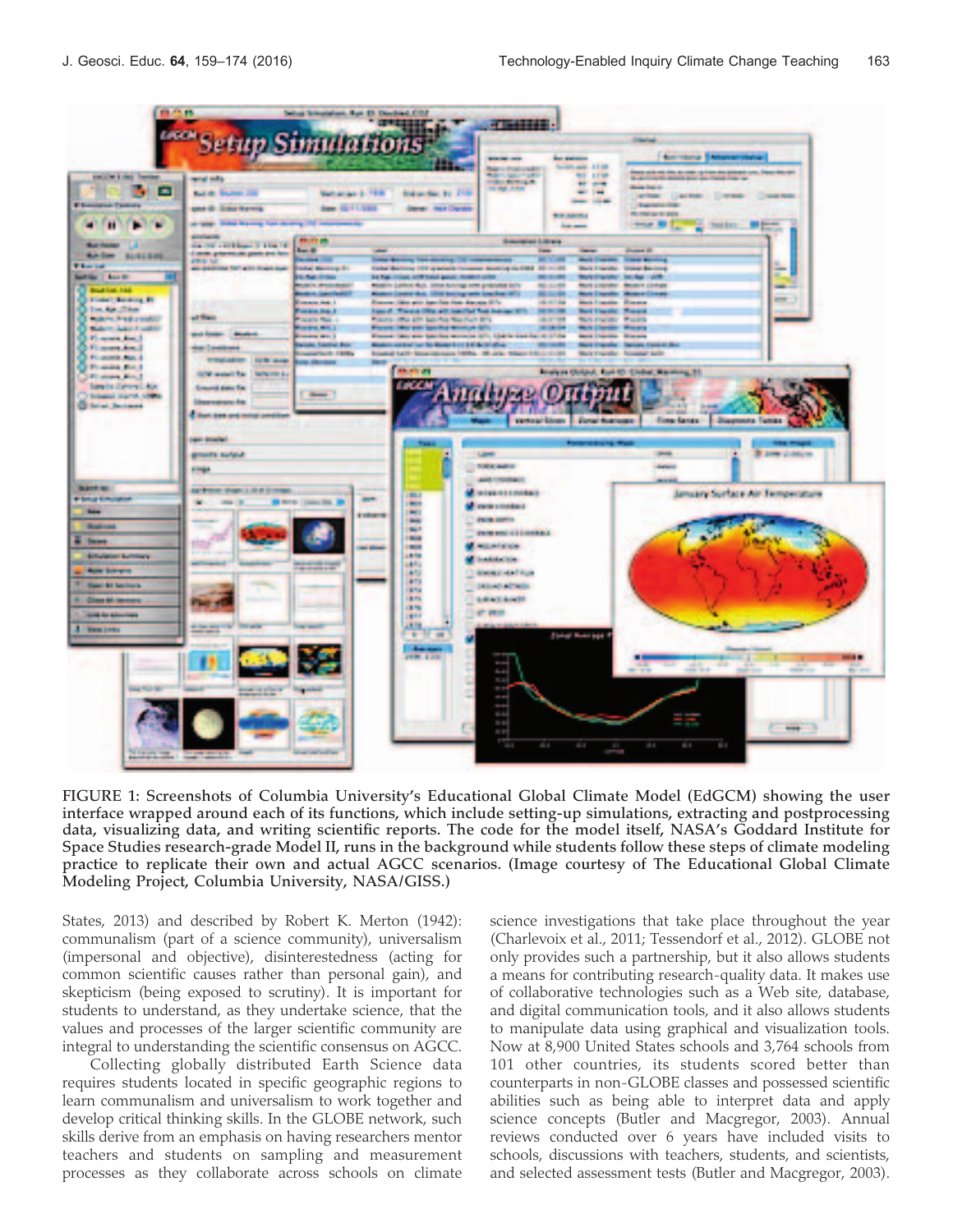

FIGURE 2: The route map taken by the GoNorth! Arctic National Wildlife Refuge (ANWR) expedition in 2006 helped students in 4,300 schools contextualize learning to a specific place. Students following along could track the expedition through ANWR as it examined oil exploration, Arctic climate change, and the value of traditional ecological knowledge with the Gwiich'n Inupiat Eskimo (Inuit) people. (Image courtesy of PolarHusky.com.)

Many teachers felt it offered ''a new perspective on what it is to do science and to be part of a scientific investigation,'' but one challenge has been scheduling time throughout the year to continuously record and report data (Butler and Macgregor, 2003, 17).

Incorporating global  $CO<sub>2</sub>$  and temperature data into software called the Java-Digital Signal Processing/Earth Systems Edition (J-DSP/ESE, http://jdsp.engineering.asu. edu/jdsp\_earth/index.html) has allowed students to practice critical thinking using time-series analyses such as those conducted by Earth Scientists. Created with support from the National Science Foundation, this online tool aims to teach Earth signals analysis, or the process of monitoring and reconstructing time-series data of Earth processes (Ramamurthy et al., 2014). J-DSP/ESE bundles together functionalities that include data preparation, spectrum estimation, time-frequency analysis, filtering, and coherency analysis into a user-interface where students create diagrams by dragging and dropping blocks, setting parameters in each block, and establishing connections among groups of blocks (Ramamurthy et al., 2014). Three tutorials developed as 3 h Earth climate signals laboratory sessions for undergraduate geoscience courses use this tool to examine the atmospheric CO2 record (from Mauna Loa Observatory, Hawaii), global temperature records (from 3,000 surface stations), and paleoclimate ocean temperature proxy data (from calcitic shells of the foraminifer Globigerina bulloides). The tutorials were tested in workshops at the March 2010 Geological Society of America NE/SE section meeting with 10 participants, and at Arizona State University, Tempe, with 14 electrical engineering graduate students. Using conceptual and subjective assessments in the first workshop and pre- and postinstruction quizzes in the second, researchers

have found that ''attendees understood the presented concepts easily and gained a good working knowledge of the software'' (Ramamurthy et al., 2014, 629). While tutorials with this model improved critical thinking about most major AGCC concepts, workshop participants still struggled with the counterintuitive slowing of global temperature rise in the past decade (Fig. 2).

Simple audio/visual technology can also be used to bring home the critical thinking scientists use in distant regions of the globe. For example, a researcher at Michigan Technological University traveled to the Azores (a Portuguese territory) to observe and participate in research being conducted by a team of scientists collecting aerosol particles that they then brought back to Michigan for analysis. During both phases, videos were filmed of various components of this research, including explanations of collection and analysis procedures and interviews of team members (Harkness, 2014). Uploaded to YouTube, the videos will serve as the basis for an inquiry course that teaches through ''actual, ongoing scientific research on climate change'' (Harkness, 2014, 21). Lessons that integrate meteorological concepts as they relate to the chemical properties of dust and gases culminate in questions about AGCC after students watch videos and examine real data collected in the field. The educational value here results from exposing students to actual research processes and scientific thinking to enable them to think critically about how to answer questions central to AGCC (Harkness, 2014).

My NASA Data (http://mynasadata.larc.nasa.gov/) makes the same global Earth Science data used by U.S. NASA scientists available to students and educators to promote critical thinking through classroom-based investigations. The project targets grade levels from elementary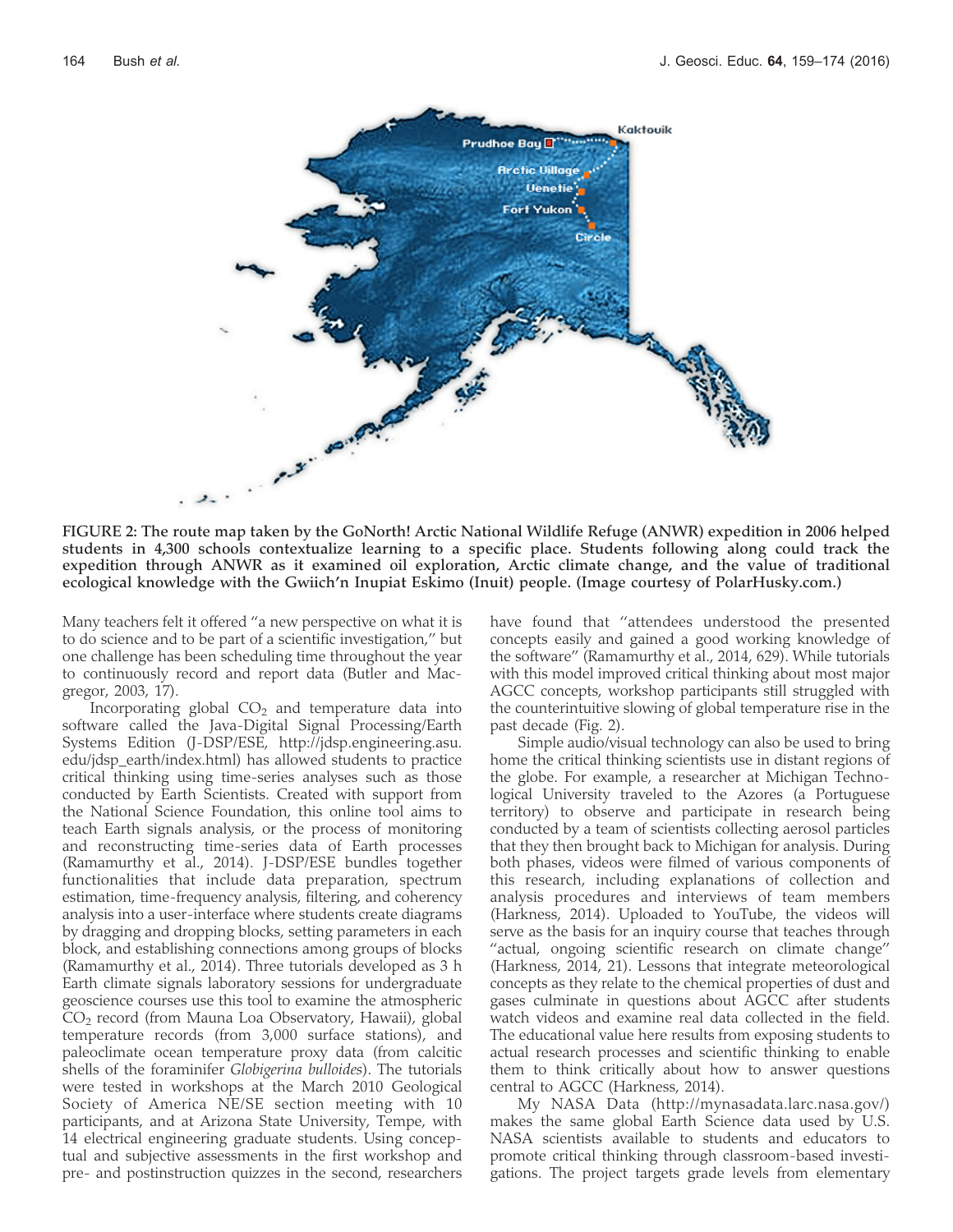school to graduate school (Riebeek et al., 2009) and includes a Web site that contains larger data sets students can customize into smaller subsets, data that are already preconstructed into such microsets, lesson plans, and citizen science project ideas (Chambers et al., 2008). Using a Live Access Server (LAS), an open source software tool, the site integrates a visualization tool, Ferret, with access to georeferenced data. More educators than we could include here have used this database (Powers et al., 2011; Lee et al., 2012; Sneider et al., 2014) to, for example, teach 6th grade students in the Buffalo, New York, area about snow (Lange et al., 2012) or build three online data-based inquiry courses for masters of applied science students at the University of Nebraska, Lincoln (Gosselin, 2013). Pre- and postsurvey assessments of 51 K–8 and high school teachers who took part in either an 8 week or 16 week professional training using My NASA Data found indications of significant increases in content knowledge, confidence of teachers in teaching the science of the Earth system, and enjoyment of this teaching process (Gosselin et al., 2010). Further work will be needed to evaluate how teachers trained in this program improve student achievement test scores. Similar conclusions have been drawn from other professional trainings, with a program featuring 4 d high school teacher trainings in Alabama noting participants felt curricula including MY NASA Data should be part of classroom learning (Lee et al., 2012).

One more example serves to illustrate how computeraided inquiry can improve professional development of teachers through trainings that make use of global materials. Researchers at the National Center for Atmospheric Research (NCAR) have long offered 2 week training workshops on climate and global change for middle and high school teachers, but, seeking to serve more educators from 2005 to 2007, the workshops were developed into online courses that utilized text and images, downloadable video clips, simulations, and both asynchronous and synchronous communication tools (Johnson et al., 2008). Researchers involved found these longer 6 or 7 week trainings helped support more than 200 educators who first wanted to develop their own expertise before teaching student AGCC critical thinking skills. The researchers felt such trainings became necessary because teachers feel ill prepared to teach a subject where knowledge keeps changing with new global research findings and evidence (Johnson et al., 2008).

These five examples suggest digital technology can provide teachers with support and help students learn many of Merton's (1942) scientific practices as they develop critical thinking skills based on global data. A key to each of these strategies is collaborations between the scientific community and educational researchers in designing curricula, mentoring students and teachers, and making real data available for student investigations or instructor professional development. Further empirical assessment would help in each of these programs to determine how experiences with global data and evidence actually shape student thinking about AGCC science.

#### Contextualizing Scientific Reasoning Skills with Local Changes and Scientific Observations

In this section, we review five technologies and curricula that help students contextualize their learning to develop

robust understandings of AGCC and Earth Science. A particular area of struggle for educators has been finding ways to teach global reasoning or observations in ways that confirm personal experiences of local places or established scientific facts. This is particularly important to AGCC instruction because of the ways in which both the causes and impacts of AGCC are often distanced from personal experience at various geographic and temporal scales.

A study in geology notes that the temporal and spatial scales involved make direct observation of many ''geological processes problematic'' (Clark, 2015, 1). Hypothesizing that physical models allow the compression of these scales, researchers at Lawrence University asked students to use digital cameras and Microsoft Kinect (https://www. microsoft.com/en-us/kinectforwindows/) to monitor temporal and spatial changes in a scaled-down physical model of a fluvial setting. By making direct observations, visualizing processes, controlling inputs and boundaries, and even creating ''what if'' scenarios (Clark, 2015, 1), 26 students in three semester-long courses were better able to comprehend landform evolution in response to changing inputs and boundary conditions. Prior to implementation, the course needed to be reconfigured to include two laboratory sessions a week simply to incorporate work with models. The image processing activities in one class still took much longer than anticipated and prevented researchers from teaching other topics (Clark, 2015). Using computer tools often comes at the cost of time constraints on other class materials.

Geospatial Web tools help contextualize reasoning with local places by allowing students to visually examine places under study. One research project combined student work using Google Earth (https://www.google.com/earth/) and ArcExplorer 9 (http://www.esri.com/software/arcgis/ explorer) with a hybrid distance education model called GoNorth! Arctic National Wildlife Refuge (GoNorth!, 2006). Two middle school classrooms in the Midwest and Northwest United States with a total of 65 students followed the travels by dogsled of Team GoNorth!'s scientists and educators through the U.S. Arctic National Wildlife Refuge (ANWR) from February to May 2006 (Doering and Veletsianos, 2008). Lessons such as ''An Alaskan Transect,'' ''Climate Maps,'' and ''Sense of Place and GoNorth!'' involved students in entering latitude and longitude data into ArcExplorer Java Education for Educators (AEJEE). Students were able to explore and interact with the data in activities where they acquired latitude and longitude coordinates sent from the trail, hot-linked digital photos and locale information along the route map, and developed snow cover maps that correlated snow depth with average temperature and elevation. Using focus group interviews after the conclusion of the course, researchers concluded that geospatial technologies helped educators contextualize global scales using data contributed both by scientists in Alaska and by students locally using global positioning system (GPS) units, photographs, and textual descriptions (Doering and Veletsianos, 2008).

A different approach using abductive scientific inquiry, or the generation of hypotheses by examining surprising facts, helped students contextualize their results against existing scientific knowledge. During a semester-long course in Seoul, Korea, an undergraduate classroom worked with computer models to better understand a typhoon named Wukong that advanced near the Korean Peninsula in August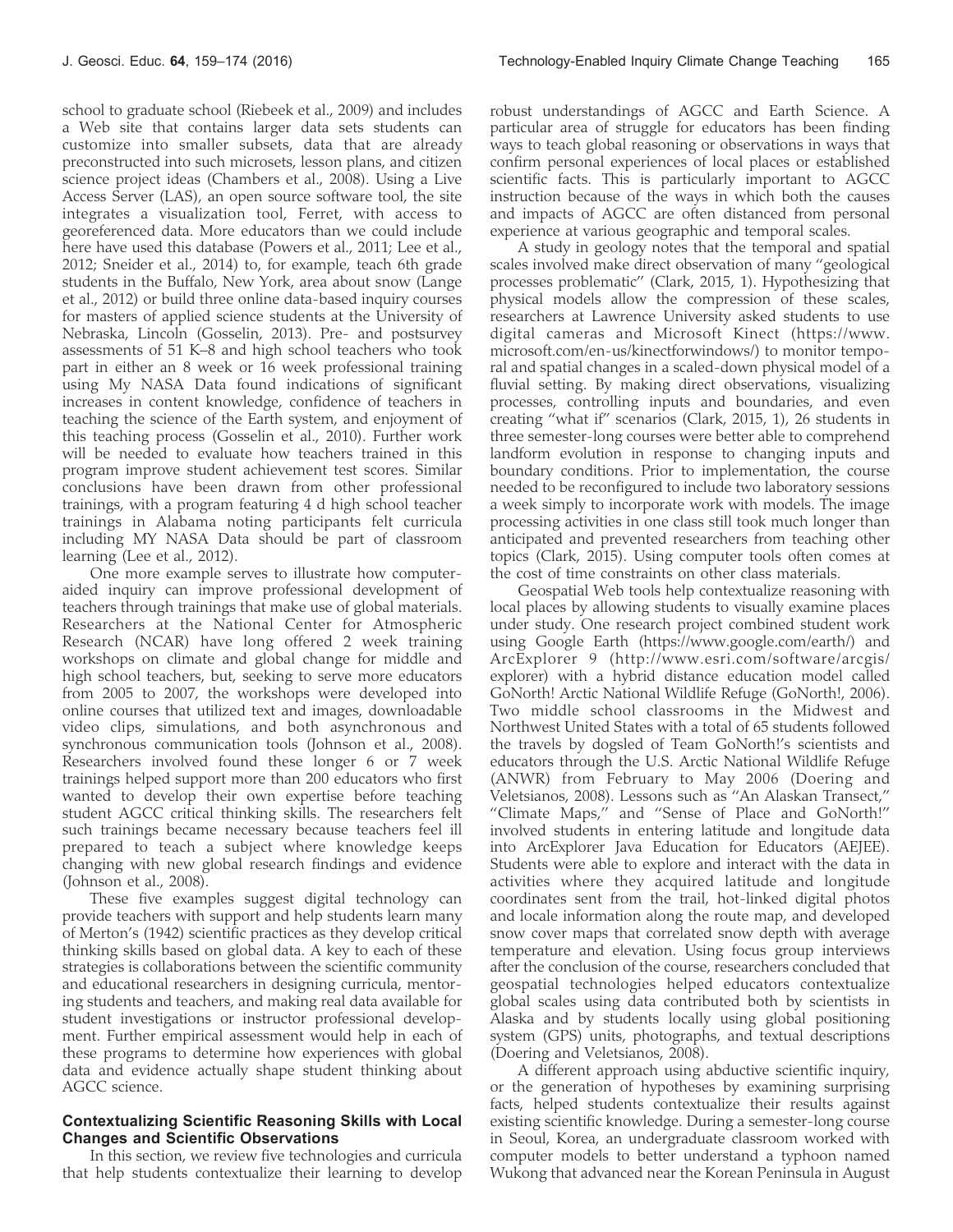2006 (Oh, 2010, 2011). Students conducted scientific investigations, designed Earth Science instructions, and performed microteachings. After writing narratives and reports based on work with computer models, the more than 40 students ''considered the empirical consistency'' of their explanations against observations of the natural world and established scientific facts (Oh, 2011, 423). Whereas many students struggled to design scientific research consistent with scientific norms (and testable hypotheses) because of a lack of background knowledge, an Earth Scientist asked to comment on results found improvement in how students considered their results in light of observations and established scientific ideas.

Finally, simple video tools can be harnessed to help students contextualize global topics with their own observation of local changes. In one case, students in Colorado spent 6 mo making videos about ''locally relevant climate change topics'' (Gold et al., 2015, 1), while in a separate research project, undergraduate and graduate students made public service announcements during a Climate Education in an Age of Media (CAM) Project (Rooney-Varga et al., 2014). In the first program, 64 students at eight middle and high schools in Colorado produced videos, were mentored by graduate and undergraduate students, and became convinced that ''climate change is impacting their communities'' (Gold et al., 2015, 8). Teachers implemented a program that asked students to plan, film, edit, and screen videos as part of environmental science classes or outside the formal school day. Many found it engaged students with AGCC's local impacts and the importance of mitigation (Gold et al., 2015). Similarly, 68 students enrolled in a 13 week upper-level university course showed gains in teamwork/interpersonal skills, understanding of AGCC, conceptual and analytical ability, and commitment to the issue from pre- to postinstruction on surveys after a semester that included the production of local school television announcements (Rooney-Varga et al., 2014). Incorporating student work on local environments not only contextualizes students' relationships with a complex subject, but it also gives them ownership over the issue in their own communities.

These five inquiry teaching strategies contextualize learning using specific places and simple audio/visual and geospatial technologies to make AGCC and Earth Science topics tangible. While time constraints again apply to any curricula designed with these technologies in mind, both courses that involve specific scientific practice and those that utilize video journalism or other methods show progress in developing robust AGCC learning. The use of complex scientific practices or tools must also be carefully supported during stages where students design experiments or write hypotheses.

#### Distilling Complex Ideas into Simpler Visual and Gamified Cues

The 11 tools and curricula we examine in this section are simplified by design to help students master basic scientific steps first. Teaching AGCC poses difficult challenges for educators located in classrooms who want to include interdisciplinary subjects and topics that require abstract and global reasoning. A plethora of software, toy models, and video games engages students with abstract global AGCC concepts through visualization and simulation. Much as GCMs may link to software that provides maps and

graphs for students to examine, the power of this software lies in the fact that educators can choose what to visualize to impact student learning. Often quite simple, these technologies coincide with calls from educational researchers to: first, reduce visual complexity; second, scaffold the process of generating explanations; third, support student-initiated modeling of complex science; and, finally, use multiple linked representations (Kali and Linn, 2008). Many of these technologies accomplish two or three of these goals, although GCMs may be difficult for students to learn even with tight teacher scaffolding.

In some cases, simple tools still require careful planning. Researchers involved with the Learning for Collaborative Visualization Project (http://www.covis.northwestern.edu/) at Northwestern University determined their course would have benefited from more gradually taking students through data gathering, organization, and interpretation to give them confidence with difficult concepts and analogies (Gomez et al., 1995). Combining desktop videoconferencing, visualizers, distributed data sets, virtual field trips, and a collaborator notebook into one self-contained program helped these researchers connect students to scientific experts while demonstrably improving student AGCC knowledge (Pea et al., 1994; Pea, 2002). Assessments of high school students in the program began in 1993 and included evaluations of student attitudes toward school, science, and technology using surveys, quantitative and qualitative analysis of student projects, and interviews of teachers. Initially, even the vision of having students ''learn science by doing science over the Internet'' (Pea, 2002, 12) was considered improbable but, writing in 2002, the authors note it is now ''integrated into the day-to-day learning activities of urban classrooms'' (Pea, 2002, 12).

Video games simplify learning by allowing students to visually build each piece of a complex concept by interacting with user-friendly environments. Reviews of the benefit of educational video games support the use of games in learning language, history, and physical education, but not yet in science and math (Young et al., 2012). Researchers using a multi-user virtual environment (MUVE) called Quest Atlantis spent years refining AGCC video games and curricula and concluded that ''gaming methods and technologies can be used in schools to focus on academic content in ways that are quite engaging to students'' (Barab et al., 2006, 776). They drew this conclusion after two studies involving students attending varying lengths of teaching with K–12 grade students, where students were immersed in narratives about serious ecological problems using an avatar to interact with peers and interview virtual characters. The first study indicated significant gains on specific standardized test items, but researchers failed to obtain statistically significant learning gains (Barab et al., 2006). Just because gamified technologies are used to simplify concepts does not mean the software is itself simple. Those same researchers found existing technological infrastructures available in classrooms were an impediment to extending MUVE (Barab et al., 2006).

Other video games like Fate of the World (http://www. soothsayergames.com/), FutureCoast (http://futurecoast.org/ ), and EcoChains: Arctic Crisis (http://thepolarhub.org/ project/ecochains-arctic-crisis) simplify abstract concepts and are ''part of an entire genre of climate change games that offer powerful tools for education and engagement''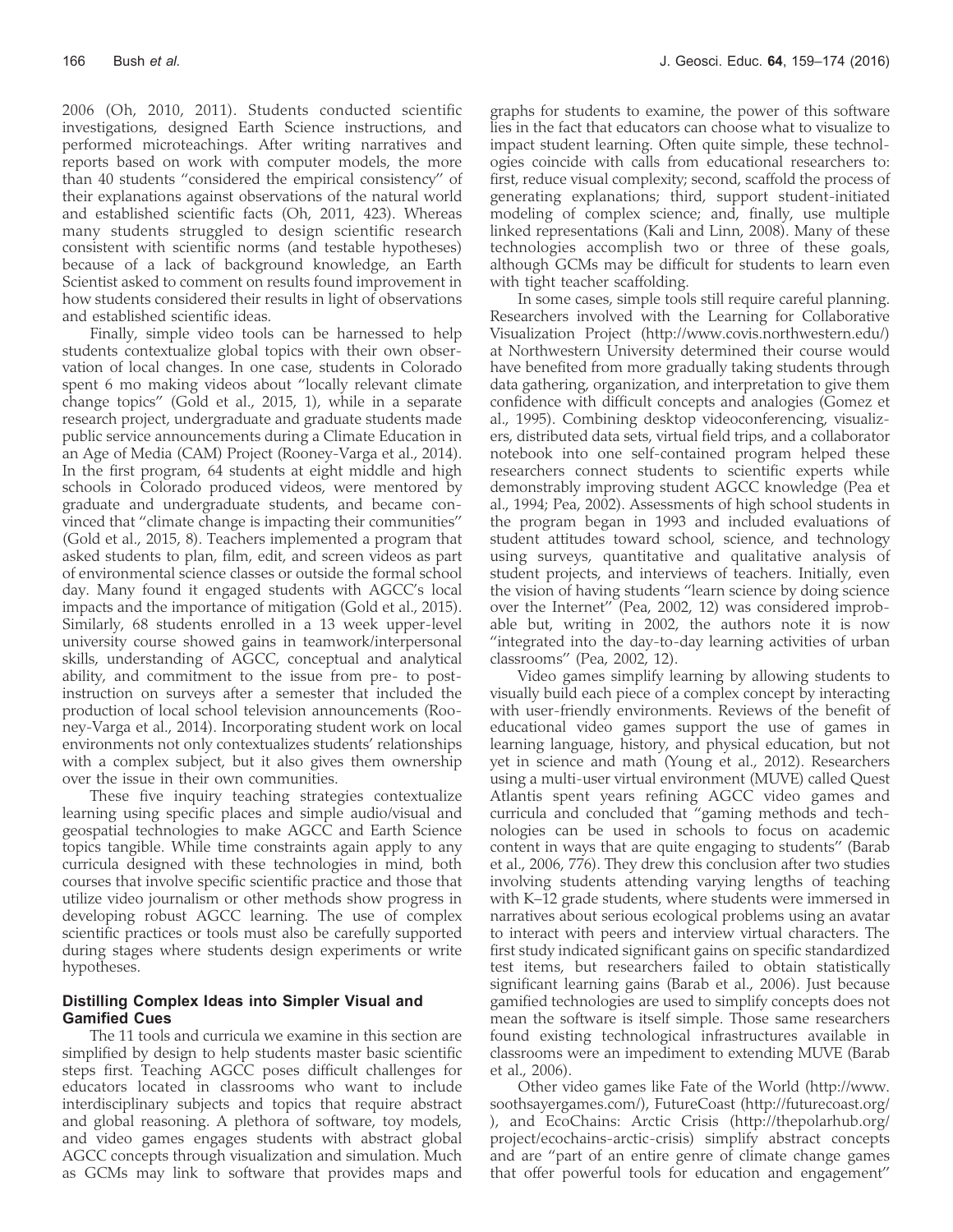

FIGURE 3: The user interface for the online game, Fate of the World, which helps simplify complex topics in the study of anthropogenic global climate change (AGCC) with a familiar game setting. This game features several scenarios based on scientific research where the user's goals range from improving living conditions in Africa to preventing catastrophic climate change. (Image used with permission QSoothsayer Games Ltd., www.soothsayergames.com)

(Wu and Lee, 2015, 413). The proliferation of mobile technology has allowed the emergence of many new types of climate change games that utilize ''ubiquitous internet connectivity and location-sensitive hardware'' to ''blend digital and physical mediums'' (Wu and Lee, 2015, 414). They hold the potential to increase civic engagement with AGCC because game play can take advantage of networked technologies while also fostering trust and engendering empathy (Wu and Lee, 2015). However, no empirical assessments yet exist on how such games influence understanding of AGCC science (see Fig. 3).

The way in which new ideas are scaffolded can also help ensure technology's simplifying impact is not lost. In the Technical Education Research Centers' (TERC) EarthLabs (http://serc.carleton.edu/earthlabs) program, learners undertake six to nine rigorously sequenced and strongly guided laboratory activities that include examining satellite imagery, numerical data, computer visualizations, and data products (Ledley et al., 2012; Ellins et al., 2014). Taught in professional workshops in Texas and Mississippi, this highly structured form of inquiry led to 110 well-trained instructors who would later teach this material to their own students (Ellins et al., 2014). Further assessments included interviews with seven teachers and pre- and postcourse assessment data for 205 Texas high school students (with eye-tracking of 49 students to measure engagement) in courses such as chemistry, environmental science, and Earth and space science. Researchers found that EarthLabs significantly improved students' Earth systems understanding and that the online software adequately engages students (McNeal et al., 2014). The authors noted that researchers have an important role to play in evaluating the effectiveness of AGCC curricula because most educators inevitably run into limitations of time, personnel, and funding when asked to undertake a cycle of creating, testing, and revising individual curriculum.

Other strongly guided learning used a Web-based Inquiry Science Environment (WISE, https://wise.berkeley. edu/) unit called Global Warming to simplify instruction on albedo, carbon dioxide emissions, population, and pollution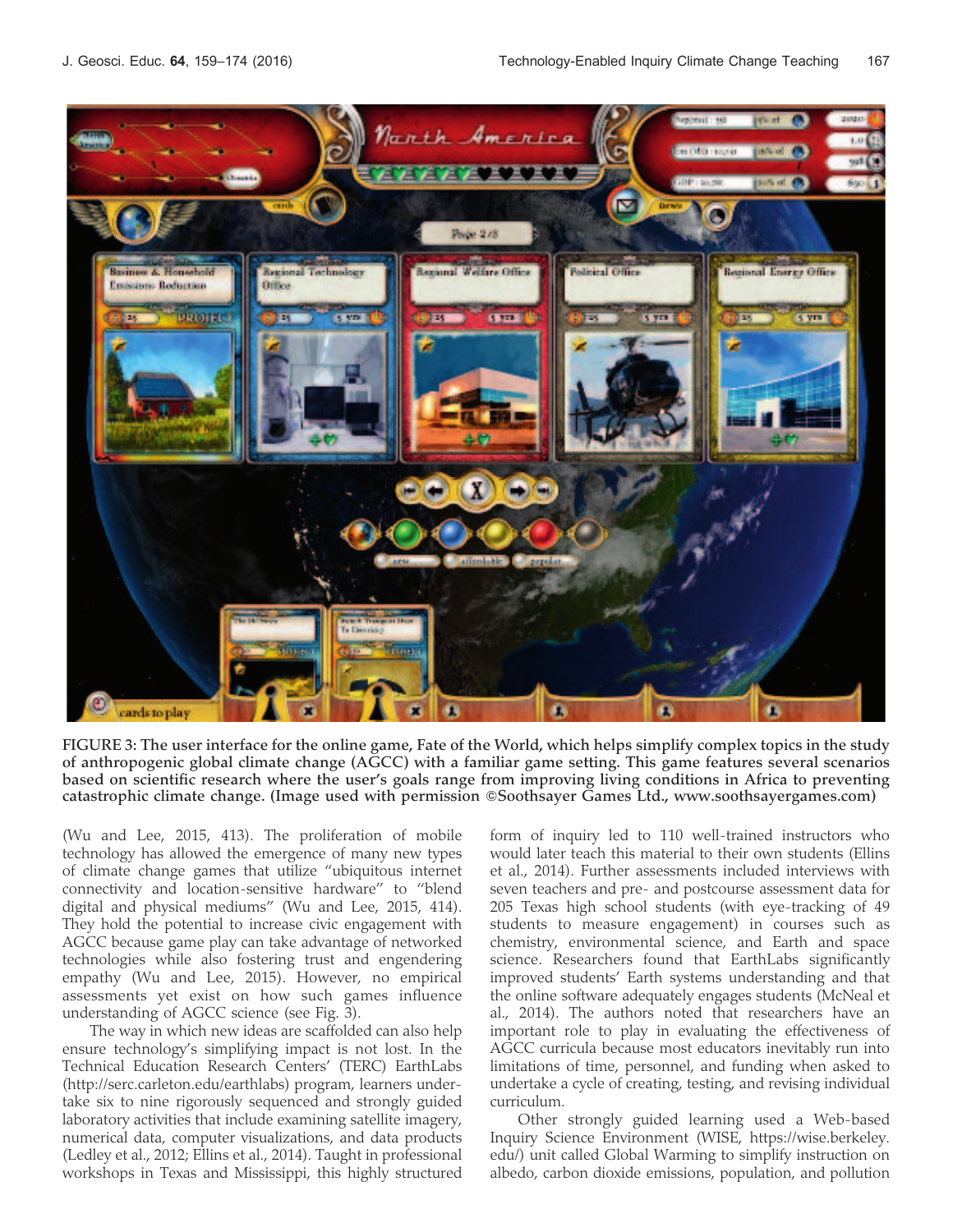for 372 students (Svihla and Linn, 2012). Students that were enrolled in three semester-long sixth-grade courses taught by three different instructors in the United States discussed their ideas with partners and took turns controlling WISE computers. Teachers circulated through the classrooms helping students as needed. Outcomes from examinations of computer log files and pre- and postcourse multiple choice assessments indicate students gained the ability to make evidence-based decisions from this type of visual learning. Researchers also found students did not fully integrate the ideas of energy transformation or ideas about the types of activities that contribute greenhouse gases into the atmosphere into understandings of AGCC (Svihla and Linn, 2012). A community of several hundred teachers and over 100,000 students has used WISE's collection of curricula during 10 years of research funded by the U.S. National Science Foundation (Slotta and Linn, 2009).

So many tools now exist (some developed in specific university courses) to simplify specific AGCC or Earth Science concepts, it is difficult to mention them all. Links to educational games, simple tools, and visualizations can be found at organizations such as NASA and the National Geographic, personal blogs such as Michael Gorman's 21 CenturyEdTech (https://21centuryedtech.wordpress.com/) or Tim Osborn's Climate Models for Teaching (https://crudata. uea.ac.uk/~timo/teaching/model.htm), and in more comprehensive collections such as the one maintained by the University Corporation for Atmospheric Research (UCAR) Center for Science Education (https://scied.ucar.edu/ interactives). Some simplified scientific tools include Earth System Models of Intermediate Complexity, sometimes known as toy models because of their ability to simply model complex systems (Claussen et al., 2002). Two educational modeling efforts illustrate the utility of simple models in understanding complex systems. NASA's Portable University Model of the Atmosphere (PUMA; http://gcmd. gsfc.nasa.gov/records/DKRZ\_PUMA.html) is intended as a training tool for junior scientists; The Planet Simulator was developed for speed, easy handling, and portability (Fraedrich et al., 2005). Both respond to the need for simpler educational models that can simulate millennia and longer time spans in short amounts of real time (Fraedrich et al., 2005). These tools use inexpensive hardware with no need for time on mainframes, tend to be easily reconfigured for time periods that are far away from our present climate or for atmospheres of other planets or moons, make diagnosing simulations easier, and enhance conceptual understandings of key mechanisms in the atmosphere or climate.

Other educational models that have also been used in professional trainings use simple stock and flow simulations to teach the policy implications of AGCC solutions. Continuous time-compartment models such as the Climate Rapid Overview and Decision Support (C-ROADS; https:// www.climateinteractive.org/tools/c-roads/) have been utilized in a World Climate negotiation exercise both in universities and professional trainings (https://www. climateinteractive.org/programs/world-climate/). It allows users to easily investigate impacts of differing mitigation policies on the carbon cycle, atmospheric stocks of other greenhouse gases, radiative forcing, global mean surface temperature, sea-level rise, and surface ocean pH (Sterman et al., 2012;, 2013). Research with this model developed by Climate Interactive began because of findings that highly

educated people with training in science, technology, engineering, or mathematics (STEM) still struggle with complex systems such as the climate (Morecroft and Sterman, 1994; Sterman, 2000, 2011). Three evaluations assessed the effectiveness of the World Climate exercise with diverse audiences. These studies included 43 undergraduate/ graduate students at the University of Massachusetts, Lowell, 100 master of business administration students at the Massachusetts Institute of Technology (MIT) Sloan School of Management, and 173 students from a wide variety of backgrounds including the above locations, Nanyang Technological University of Singapore, U.S. high school science teachers, and undergraduates at the University of Wisconsin, Milwaukee (Sterman et al., 2014). The first two evaluations indicated strong student support for and positive attitudes about the exercise, while the third showed statistically significant learning gains from pre- to postinstruction on questionnaire items concerning climate dynamics such as the impact of cutting fossil fuel emissions (Sterman et al., 2014).

These 11 toy models, video games, and visualization tools engage students by distilling complex ideas into simpler visual cues that help build conceptual understanding of AGCC. However, some simulations or games do not impart the complex reasoning skills needed to design hypotheses and experiments because of the occasionally simplistic manner in which students engage with scientific reasoning or methods. Not all studies involving such games, as a result, demonstrate full learning gains. However, more research is needed to determine their efficacy versus more complex technologies that engage students in actual scientific processes.

#### CONCLUSIONS

It is no simple task for educational researchers to shift the teaching of AGCC and Earth Science from lectures to technology-enabled inquiry. The body of research mentioned herein signifies a path forward and shows the potential rewards for making the shift. Educational researchers need to consider why certain technologies are adopted (Surry and Farquhar, 1997) because the answers are crucial to predicting how tools diffuse into classrooms and how instructors should be trained to use them. Ultimately, the implementation of technology, combined with special curricula, relies on instructors to make sense of both as they learn new materials (Borko, 2004). In this section, we provide a summary of AGCC factors that instructional designers must take into account when designing AGCC learning materials. We then identify where empirical research is needed to improve the effectiveness of technologies and curricula, where support could reduce lag between the development of technologies and making them available to nonexperts, and where professional development can aid in technological dissemination to instructors.

In sum, technology-based teaching shows promise in promoting robust AGCC understandings if associated curricula address mitigating factors such as the time constraints involved in incorporating technology and the need to provide support for teachers implementing AGCC and Earth Science experiments. In addition, it is important to continue to refine curricula and improve access to technology to promote learning. Table I provides a summary of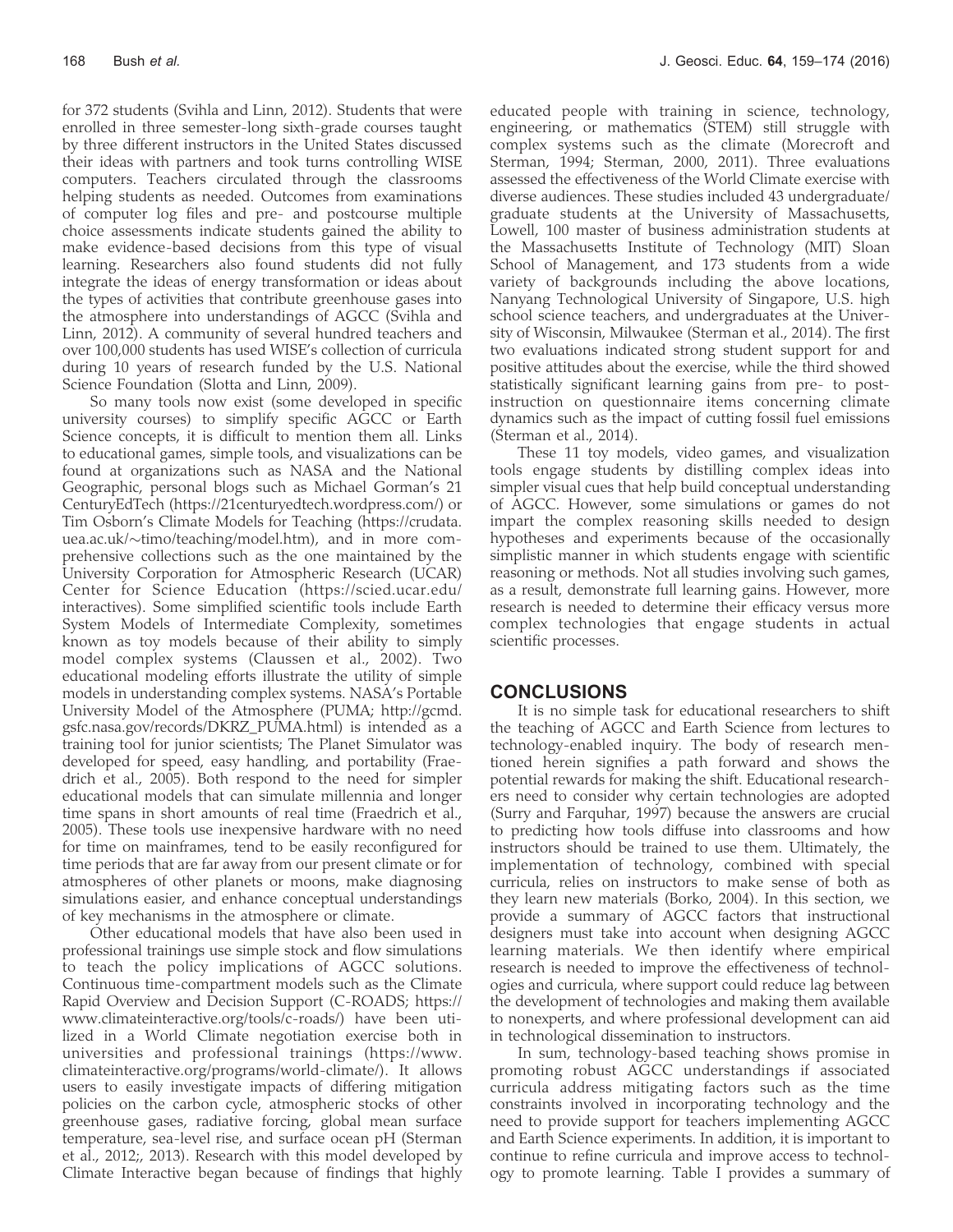| TABLE I: Strengths and weaknesses of inquiry-based AGCC and Earth Science curricula and technologies reviewed in this paper. |  |  |  |
|------------------------------------------------------------------------------------------------------------------------------|--|--|--|
|                                                                                                                              |  |  |  |
|                                                                                                                              |  |  |  |
|                                                                                                                              |  |  |  |

| Case Study(ies)/Project<br>Location                                                                                         | Technological<br>Component                         | Strengths                                                                                                             | Weaknesses                                                                                                    | <b>Further Potential</b><br>Research                                                                               |
|-----------------------------------------------------------------------------------------------------------------------------|----------------------------------------------------|-----------------------------------------------------------------------------------------------------------------------|---------------------------------------------------------------------------------------------------------------|--------------------------------------------------------------------------------------------------------------------|
| California State<br>University, Northridge                                                                                  | ESRI ArcGIS and<br><b>ERDAS</b>                    | Improved core<br>understandings of<br>scientific process with<br>remote-sensing<br>technologies                       | Strong guidance to<br>design projects at<br>appropriate scales and<br>identify/find correct data              | Not contained in report                                                                                            |
| At 8,900 U.S. and 3,764<br>schools from 101 other<br>countries                                                              | The Globe Network                                  | Scientific mentorship by<br>researchers; improved<br>process skills/reasoning                                         | Scheduling time<br>throughout the year to<br>continuously record and<br>report data                           | Improve program<br>emphasis on analytical<br>skills that allow informed<br>inferences based on data                |
| Environmental Literacy<br>and Inquiry project at<br>Lehigh University                                                       | GIS and Virtual Globes                             | Promoted geospatial<br>thinking and reasoning<br>skills on five energy<br>topics                                      | Teachers pressed for<br>time and did not enact<br>the curriculum as<br>designed                               | Replication/refinement of<br>findings in different/<br>larger classrooms,<br>observation of<br>implementation      |
| University of California,<br>Santa Barbara                                                                                  | SBDART-EDU                                         | Met expectations for<br>learning about radiative<br>processes                                                         | Strong guidance<br>required on model<br>usage until final project                                             | Empirical data on<br>cognitive processes,<br>verification of results,<br>pre- and post-tests to<br>assess learning |
| No educational study<br>found                                                                                               | EdGCM                                              | Would meet new<br>education standards                                                                                 | Time constraint, scarcity<br>of curriculum material,<br>and inadequate<br>technology                          | Empirical research on<br>classroom impacts and<br>student knowledge gains                                          |
| No educational study<br>found                                                                                               | MAGIC-SCEN/GENN<br>5.3                             | Freely downloadable                                                                                                   | No educational study<br>found                                                                                 | Empirical research on<br>classroom impacts and<br>student knowledge gains                                          |
| Study 1: Open University<br>in Buckinghamshire<br>(online course)                                                           | Java Climate Model                                 |                                                                                                                       | Study 1: Online course<br>with model impeded by<br>access, time constraints,<br>need for stronger<br>guidance | Study 1: Revise tutor<br>interventions to develop<br>online community of<br>learners                               |
| Study 2: An Upper<br>Midwest United States<br>university                                                                    |                                                    | Study 2: Increase in<br>modeling/model<br>knowledge with<br>complexity dependent<br>on student age/<br>cognition      |                                                                                                               | Study 2: Improve<br>instrument, methodology,<br>use younger sample                                                 |
| Michigan Technological<br>University                                                                                        | Audio/Visual and<br>YouTube                        | Field data and videos of<br>ongoing scientific<br>research                                                            | Not contained in report                                                                                       | Empirical research on<br>classroom impacts and<br>student knowledge gains                                          |
| Workshops at Geological<br>Society of America (GSA)<br>NE/SE section 2010<br>meeting and Arizona<br>State University, Tempe | J-DSP/ESE                                          | Promoted conceptual<br>understanding and<br>knowledge of software                                                     | Did not convey why<br>global temperature<br>increases have slowed in<br>the past decade                       | Develop tutorials in<br>seismology, space<br>geodesy, and<br>environmental<br>monitoring                           |
| University of Nebraska,<br>Lincoln (online<br>professional<br>development)                                                  | My NASA Data                                       | Improved access to<br>scientific community;<br>increased teacher<br>knowledge and<br>confidence                       | Myriad implementations<br>with little empirical<br>evidence on most<br>effective curricula/uses               | Empirical research on<br>classroom impacts and<br>student knowledge gains<br>with trained teachers                 |
| NCAR (online<br>professional<br>development)                                                                                | Digital communications,<br>simulations, and videos | Ability to maintain<br>access to scientific<br>community; increases in<br>teacher AGCC<br>knowledge and<br>confidence | Time needed for cycle of<br>improvement between<br>professional training<br>offerings                         | Empirical research on<br>classroom impacts and<br>student knowledge gains<br>with trained teachers                 |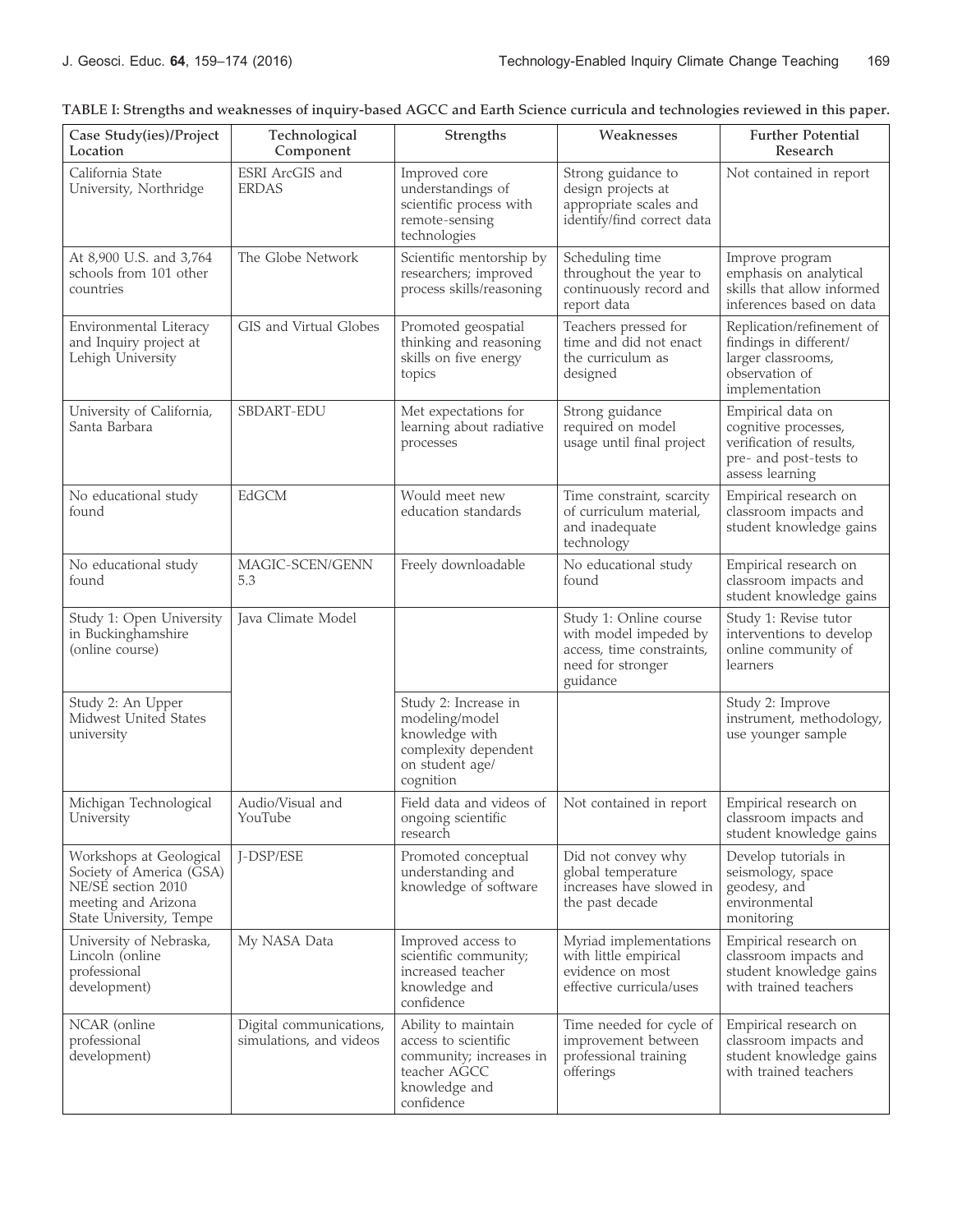#### TABLE I: continued.

| Case Study(ies)/Project<br>Location                                                  | Technological<br>Component                                               | Strengths                                                                                    | Weaknesses                                                                                                    | <b>Further Potential</b><br>Research                                                                                                     |
|--------------------------------------------------------------------------------------|--------------------------------------------------------------------------|----------------------------------------------------------------------------------------------|---------------------------------------------------------------------------------------------------------------|------------------------------------------------------------------------------------------------------------------------------------------|
| Lawrence University                                                                  | Audio/visual and<br>Microsoft Kinect                                     | Improved understanding<br>of landform change;<br>monitor temporal/spatial<br>change          | Time constraints due to<br>implementation/usage<br>precluded other topics                                     | Revisions to curriculum<br>to address time<br>constraints; empirical<br>research on student<br>knowledge gain                            |
| Two middle schools in<br>Midwest and Northwest<br>of United States                   | Google Earth,<br>ArcExplorer 9, and<br>GoNorth! ANWR                     | Data and geospatial<br>technology<br>contextualized global<br>scales                         | Not contained in report                                                                                       | Empirical research on<br>how geographical<br>technology/pedagogy<br>impacts learning                                                     |
| University in Seoul,<br>Korea                                                        | Computer model of<br>typhoon                                             | Improvement in<br>considering observation<br>with established<br>scientific ideas            | Students struggled with<br>background information<br>to design research/<br>hypotheses                        | More research on<br>strategies that ask<br>students to evaluate,<br>choose, and elaborate<br>their own hypotheses                        |
| Upper-level university<br>course in Massachusetts                                    | Audio/visual (CAM<br>Project)                                            | Improved<br>communication<br>analytical skills and<br>AGCC understanding                     | Student time<br>management, task<br>delegation, and<br>leadership for time-<br>consuming work                 | Not contained in report                                                                                                                  |
| Eight Colorado middle<br>and high schools                                            | Audio/visual (Public<br>Service<br>Announcements)                        | Engaged<br>nonacademically<br>motivated students with<br>AGCC impacts and<br>mitigation      | Large time commitment<br>for educators/mentors;<br>needed training for<br>mentors                             | Not contained in report                                                                                                                  |
| Learning for<br>Collaborative<br>Visualization Project at<br>Northwestern University | Videoconferencing,<br>visualizers, data sets,<br>and virtual field trips | Connected students to<br>scientific experts and<br>improved student<br><b>AGCC</b> knowledge | Gradual approach<br>needed to take students<br>through data gathering,<br>organization, and<br>interpretation | Refinements to<br>technologies and<br>curricula to improve<br>student confidence and<br>offerings                                        |
| U.S. elementary schools                                                              | Quest Atlantis                                                           | Focused on academic<br>content in engaging<br>manner                                         | No statistically<br>significant learning<br>gains; impediment of<br>existing classroom<br>technology          | Balancing curricula<br>content between being<br>too explicit or implicit,<br>and the quality of context                                  |
| No educational studies<br>found (exception: broad<br>meta-analyses)                  | Fate of the World,<br>Ecochains: Arctic Crisis,<br>and FutureCoast       | Increased civic<br>engagement with<br>AGCC; fostered trust<br>during community<br>planning   | No proven educational<br>gains in scientific<br>subjects                                                      | Empirical research on<br>behavioral change,<br>attitudes toward<br>environmental policy, or<br>scientific explanations of<br><b>AGCC</b> |
| EarthLabs at the<br>Technical Education<br>Research Centers                          | Satellite imagery, data<br>sets, and visualizations                      | Improved Earth systems<br>understanding and<br>engaged students                              | Limitations of time,<br>personnel, and funding<br>when developing highly<br>structured curricula              | Further refinement of<br>EarthLabs curricula and<br>materials                                                                            |
| Three middle school<br>classrooms in United<br><b>States</b>                         | <b>WISE</b>                                                              | Gained the ability to<br>make evidence-based<br>decisions about energy<br>use                | Failed to integrate<br>energy transformation<br>or how human activities<br>contribute to<br>greenhouse gases  | Investigations need to be<br>structured to focus on<br>distinguishing ideas                                                              |
| No educational study<br>found                                                        | NASA PUMA                                                                | Simulated millennia in<br>short amounts of real<br>time; used inexpensive<br>hardware        | Not contained in report                                                                                       | Empirical research on<br>classroom impacts and<br>student knowledge gains                                                                |
| No educational study<br>found                                                        | The Planet Simulator                                                     | Simulated millennia in<br>short amounts of real<br>time; used inexpensive<br>hardware        | Not contained in report                                                                                       | Empirical research on<br>classroom impacts and<br>student knowledge gains                                                                |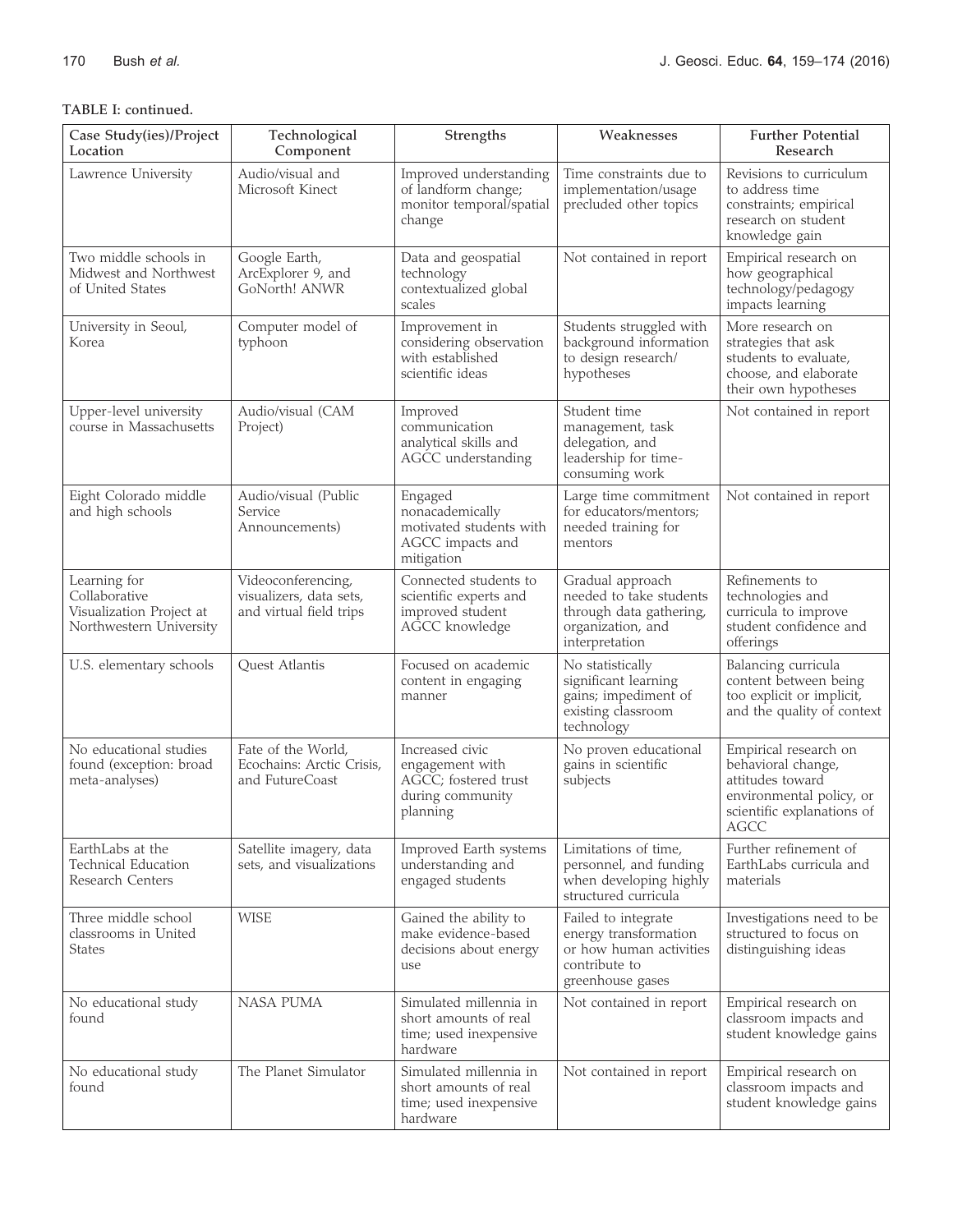#### TABLE I: continued.

| Case Study(ies)/Project<br>Location                                                                                                                  | Technological<br>Component | Strengths                                                                                                                                               | Weaknesses                                                                                | <b>Further Potential</b><br>Research                                                                                                                                                    |
|------------------------------------------------------------------------------------------------------------------------------------------------------|----------------------------|---------------------------------------------------------------------------------------------------------------------------------------------------------|-------------------------------------------------------------------------------------------|-----------------------------------------------------------------------------------------------------------------------------------------------------------------------------------------|
| Multiple universities<br>(MIT; University of<br>Massachusetts, Lowell;<br>Nanyang Technological<br>University of Singapore)<br>and U.S. high schools | C-ROADS                    | Strong student<br>preference for model-<br>based World Climate<br>exercise; statistically<br>significant learning<br>gains on topics like<br>mitigation | Possible selection bias<br>in study and need for<br>replication with diverse<br>audiences | Empirical research on<br>student understanding of<br>complex systems<br>(feedbacks, stocks and<br>flows, and delays);<br>longitudinal study of<br>enduring attitude/<br>behavior change |

areas of strength and weakness in the more than 29 existing AGCC and Earth Science technology and curricula we examined. Individual sections of this paper show that inquiry technologies can help enhance learning in multiple ways. They distill complex ideas into simpler visual cues, they contextualize and localize the learning experience through audio/visual and geospatial technologies, they improve students' thinking skills based on global data, and they help students become familiar with fundamental scientific practices. All such inquiry strategies have led to robust understandings of AGCC science.

The need for the scientific community to collaborate with educational researchers continues. In particular, a scarcity of empirical research exists on how some of the above technologies impact classroom learning and, in cases with a wide variety of implementations, what constitutes best pedagogical practice. Our review also indicates a need for realistic educational tools that mirror scientific practices and require scientific knowledge to use. Not coincidentally, many of the scientific tools most recently made available by the scientific community require empirical testing to determine those that most effectively generate robust understandings of AGCC. Past surveys of inquiry-based educational efforts noted that planetary scientists can be influential in supporting the creation and dissemination of two standards-based products: content courses for teachers that translate research into classroom ideas and a limited number of data-driven inquiry products that focus on key scientific ideas (Slater et al., 2009). Our review suggests that the scientific community should focus on inquiry technologies that use scientific processes from AGCC research or the methods scientists utilize for examining how human society should respond to global change. The research into such technologies has shown they powerfully bring students into contact with actual scientists, data, research tools, and scientific methods.

While research into AGCC continues, the past 50 y have seen developments in the cognitive and pedagogical research on what constitutes best educational practice. The studies cited herein support AGCC teaching that actively generates technology-enabled student inquiry by using scientific research methods, real-world data, and the tools and ideas of the interdisciplinary field of climate science.

### REFERENCES

- Baker, T.R., and White, S.H. 2003. The effects of G.I.S. on students' attitudes, self-efficacy, achievement in middle school science classrooms. Journal of Geography, 102(6):243–254.
- Barab, S., Zuiker, S., Warren, S., Hickey, D., Ingram-Goble, A., and Kown, E.-J. 2006. Visual representations in science education:

The influence of prior knowledge cognitive load theory on instructional design principles. Science Education, 90:1073– 1091.

- Bell, T., Urhahne, D., Schanze, S., and Ploetzner, R. 2010. Collaborative inquiry learning: Models, tools, challenges. International Journal of Science Education, 32(3):349–377.
- Birk, J., and Foster, J. 1993. The importance of lecture in general chemistry course performance. Journal of Chemical Education, 70:180–182.
- Bliss, J. 1994. From mental models to modeling. In Mellar, H., Bliss, J., Boohan, R., Ogborn, J., and Tompsett, C., eds., Learning with artificial worlds: Computer based modeling in the curriculum. London: The Falmer Press, p. 27–32.
- Bodzin, A.M. 2014. The effectiveness of the geospatial curriculum approach on urban middle level students' climate change understandings. Journal of Science Education and Technology, 23(4):1–12.
- Bodzin, A.M., and Anastasio, D. 2006. Using Web-based GIS for Earth environmental systems education. Journal of Geoscience Education, 54(3):297–300.
- Bodzin, A., Anastasio, D., and Kulo, V. 2014. Designing Google Earth activities for learning earth and environmental science. In MaKinster, J., Trautmann, N., and Barnett, M., eds., Teaching science investigating environmental issues with geospatial technology: Designing effective professional development for teachers. New York: Springer, p. 213–233.
- Bodzin, A.M., Fu, Q., Kulo, V., and Peffer, T. 2014. Examining the effect of enactment of a geospatial curriculum on students' geospatial thinking and reasoning. Journal of Science Education and Technology, 23(4):562–574.
- Bodzin, A.M., Fu, Q., Peffer, T.E., and Kulo, V. 2013. Developing energy literacy in US middle-level students using the geospatial curriculum approach. International Journal of Science Education, 35(9):1561–1589.
- Borko, H. 2004. Professional development and teacher learning: Mapping the terrain. Educational Researcher, 33(8):3–15.
- Butler, D.M., and Macgregor, I.D. 2003. Globe: Science education. Journal of Geoscience Education, 51(1):9–20.
- Chambers, L.H., Alston, E.J., Phelps, C.S., Moore, S.W., Diones, D.D., Oots, P.C., Fischer, J.D., and Mims, F.M., III. 2008. The My NASA Data project. Bulletin of the American Meteorological Society, 89(4):437.
- Chandler, M.A., Richards, S.J., and Shopsin, M.J. 2005. EdGCM: Enhancing climate science education through climate modeling research projects. In Proceedings of the 14th Symposium on Education. San Diego, CA: American Meteorological Society, p. P1.5.
- Chandler, M.A., Sohl, L.E., Zhou, J., and Sieber, R. 2011. EdGCM: Research tools for training the climate change generation. In 44th American Geophysical Union Fall Meeting abstracts, vol. 1. San Francisco, CA: American Geophysical Union, p. 3.
- Charlevoix, D.J., Tessendorf, S.A., and Mackaro, J. 2011. The GLOBE International Scientists Network: Connecting scientists, teachers students from around the world. In 44th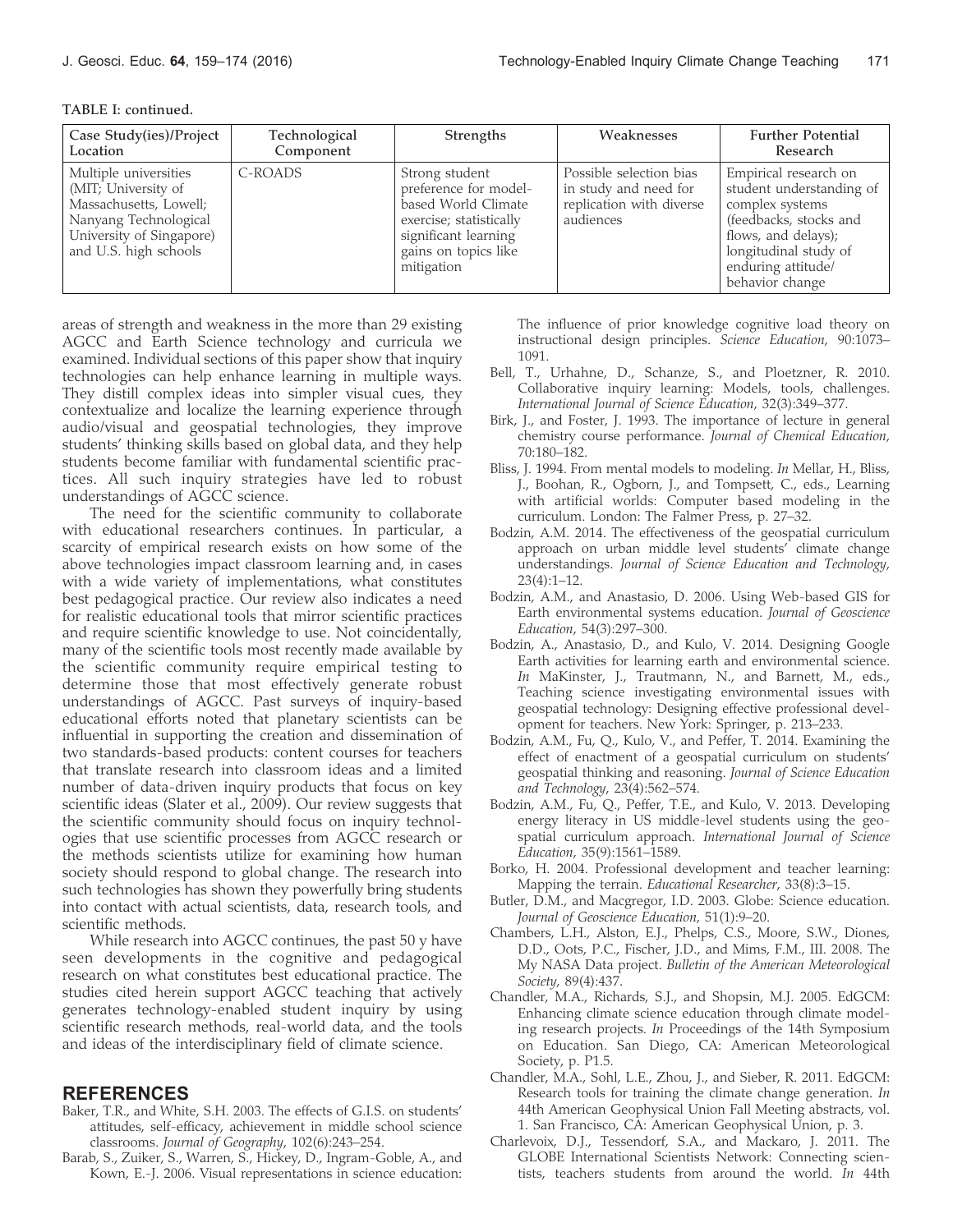American Geophysical Union Fall Meeting abstracts, vol. 1. San Francisco, CA: American Geophysical Union, p. 6.

- Clark, J.J. 2015. ''Hands-on'' remote sensing of physical models in exploration of surficial processes. In Proceedings of the 2nd Wisconsin Space Conference, vol. 1. Oshkosh, WI: Wisconsin Space Grant Consortium, p. 1–9.
- Claussen, M., Mysak, L.A., Weaver, A.J., Crucifix, M., Fichefet, T., Loutre, M.-F., Weber, S.L., Alcamo, J., Alexeev, V.A., Berger, A., Calov, R., Ganopolski, A., Goosse, H., Lohmann, G., Lunkeit, F., Mokhov, I.I., Petoukhov, V., Stone, P., Wang, Z. 2002. Earth system models of intermediate complexity: Closing the gap in the spectrum of climate system models. Climate Dynamics, 18(7):579–586.
- Cox, H., Kelly, K., and Yetter, L. 2014. Using remote sensing geospatial technology for climate change education. Journal of Geoscience Education, 62(4):609–620.
- Darden, L. 1991. Theory change in science: Strategies from Mendelian genetics. New York: Oxford University Press.
- Doering, A., and Veletsianos, G. 2008. An investigation of the use of real-time, authentic geospatial data in the K–12 classroom. Journal of Geography, 106(6):217–225.
- Duschl, R., and Grandy, R. 2008. Reconsidering the character and role of inquiry in school science: Framing the debates. In Duschl, R., and Grandy, R., eds., Teaching scientific inquiry: Recommendations for research application. Rotterdam: Netherlands: Sense Publishers, p. 1–37.
- Edelson, D.C., Gordin, D.N., and Pea, R.D. 1999. Addressing the challenges of inquiry-based learning through technology and curriculum design. Journal of the Learning Sciences, 8(3–4):391– 450.
- Ellins, K.K., Ledley, T.S., Haddad, N., McNeal, K., Gold, A., Lynds, S., and Libarkin, J. 2014. EarthLabs: Supporting teacher professional development to facilitate effective teaching of climate science. Journal of Geoscience Education, 62(3):330–342.
- Eysink, T.H.S., de Jong, T., Berthold, K., Kolloffel, B., Opfermann, M., and Wouters, P. 2009. Learner performance in multimedia learning arrangements: An analysis across instructional approaches. American Educational Research Journal, 46(4):1107– 1149.
- Fraedrich, K., Jansen, H., Kirk, E., Luksch, U., and Lunkeit, F. 2005. The Planet Simulator: Towards a user friendly model. Meteorologische Zeitschrift, 14(3):299–304.
- Frigg, R., and Hartmann, S. 2012. Models in science. In Zalta, E.N., ed., The Stanford encyclopedia of philosophy. Available at http://plato.stanford.edu/archives/fall2012/entries/modelsscience/ (accessed 9 March 2016).
- Gautier, C., and Rebich, S. 2005. The use of a mock environmental summit to support learning about global climate change. Journal of Geoscience Education, 53(1):5–15.
- Gautier, C., and Solomon, R. 2005. A preliminary study of students asking quantitative scientific questions for inquiry-based climate model experiments. Journal of Geoscience Education, 53(4):432–443.
- Geier, R., Blumenfeld, P.C., Marx, R.W., Krajcik, J.S., Fishman, B., Soloway, E., and Clay-Chambers, J. 2008. Standardized test outcomes for students engaged in inquiry-based science curricula in the context of urban reform. Journal of Research in Science Teaching, 45(8):922–939.
- Gibson, H.L., and Chase, C. 2002. Longitudinal impact of an inquiry-based science program on middle school students' attitudes toward science. Science Education, 86(5):693–705.
- Giere, R.N. 1988. Explaining science: A cognitive approach. Chicago, IL: University of Chicago Press.
- Godfrey, P.C. 2015. Teaching society and climate change: Creating an ''Earth community'' in the college classroom by embodying connectedness through love. Journal of Sustainability Education,  $9:1 - 21$ .
- Gold, A.U., Oonk, D.J., Smith, L., Boykoff, M.T., Osnes, B., and Sullivan, S.B. 2015. Lens on climate change: Making climate

meaningful through student-produced videos. Journal of Geography (in press):114(6):235–246.

- Gomez, L.M., Gordin, D.N., and Carlson, P. 1995. A case study of open-ended scientific inquiry in a technology-supported classroom. In Proceedings of the 7th World Conference on Artificial Intelligence in Education. Charlottesville, VA: Association for the Advancement of Computing in Education, p. 17–24.
- GoNorth! 2006. GoNorth!: Arctic National Wildlife Refuge (ANWR). Available at http://www.polarhusky.com/2006/ home2006.asp (accessed 12 October 2015).
- Gosselin, D.C. 2013. Laboratory Earth: The foundation for an integrated, online, graduate-level, science for educators masters program. Geological Society of America Abstracts with Programs, 45(7):795.
- Gosselin, D.C., Thomas, J., Redmond, A., Larson-Miller, C., Yendra, S., Bonnstetter, R.J., and Slater, T.F. 2010. Laboratory Earth: A model of online K–12 teacher coursework. Journal of Geoscience Education, 58(4):203–213.
- Harkness, L.M. 2014. Incorporating real science into the classroom: Aerosols and climate change [Master's thesis]. Houghton, MI: Michigan Technological University, p. 68.
- Harwood, W., and McMahon, M. 2013. Effects of integrated video media on student achievement attitudes in high school chemistry. Journal of Chemical Information Modeling, 53(9):1689–1699.
- Hubble, D. 2009. Improving student participation in e-learning activities. In 4th International Blending Learning Conference Abstracts, vol. 29. Hatfield, UK: University of Hertfordshire, p. 63.
- Jafer, Y.J. 2003. The effects of computer-assisted instruction on fourth-grade students' achievement and attitudes toward desert issues [Doctoral thesis]. Logan, UT: Utah State University, p. 143.
- Johnson, R.M., Henderson, S., Gardiner, L., Russell, R., Ward, D., Foster, S., Meymaris, K., Hatheway, B., Carbone, L., Eastburn, T. 2008. Lessons learned through our climate change professional development program for middle and high school teachers. Physical Geography, 29(6):500–511.
- Kahan, D. 2010. Fixing the communications failure. Nature, 463(January):296–297.
- Kahan, D.M., Jenkins-Smith, H., and Braman, D. 2011. Cultural cognition of scientific consensus. Journal of Risk Research, 14:147–174.
- Kahan, D.M., Peters, E., Wittlin, M., Slovic, P., Ouellette, L.L., Braman, D., and Mandel, G. 2012. The polarizing impact of science literacy and numeracy on perceived climate change risks. Nature Climate Change, 2(10):732–735.
- Kali, Y., and Linn, M.C. 2008. Visualizations for science. The Elementary School Journal, 109(2):181–198.
- Kaplan, S., and Kaplan, R. 1982. Cognition and environment: Functioning in an uncertain world. Ann Arbor, MI: Ulrich's.
- Kearney, A. 1994. Understanding global change: A cognitive perspective on communicating through stories. Climatic Change, 6:419–441.
- Kearney, A., and Kaplan, S. 1997. Toward a methodology for the measurement of knowledge structures of ordinary people: The Conceptual Content Cognitive Map (3CM). Environment and Behavior, 29(5):579–617.
- Kitcher, P. 1993. The advancement of science: Science without legend, objectivity without illusions. New York: Oxford University Press.
- Lahti, D. 2013. Does attainment of Piaget's formal operational level of cognitive development predict student understanding of scientific models [Doctoral thesis]. Missoula, MT: University of Montana, p. 409.
- Lange, C., Huff, K.L., Silverman, S., and Wallace, K. 2012. How to use the science of snow to engage middle school students in an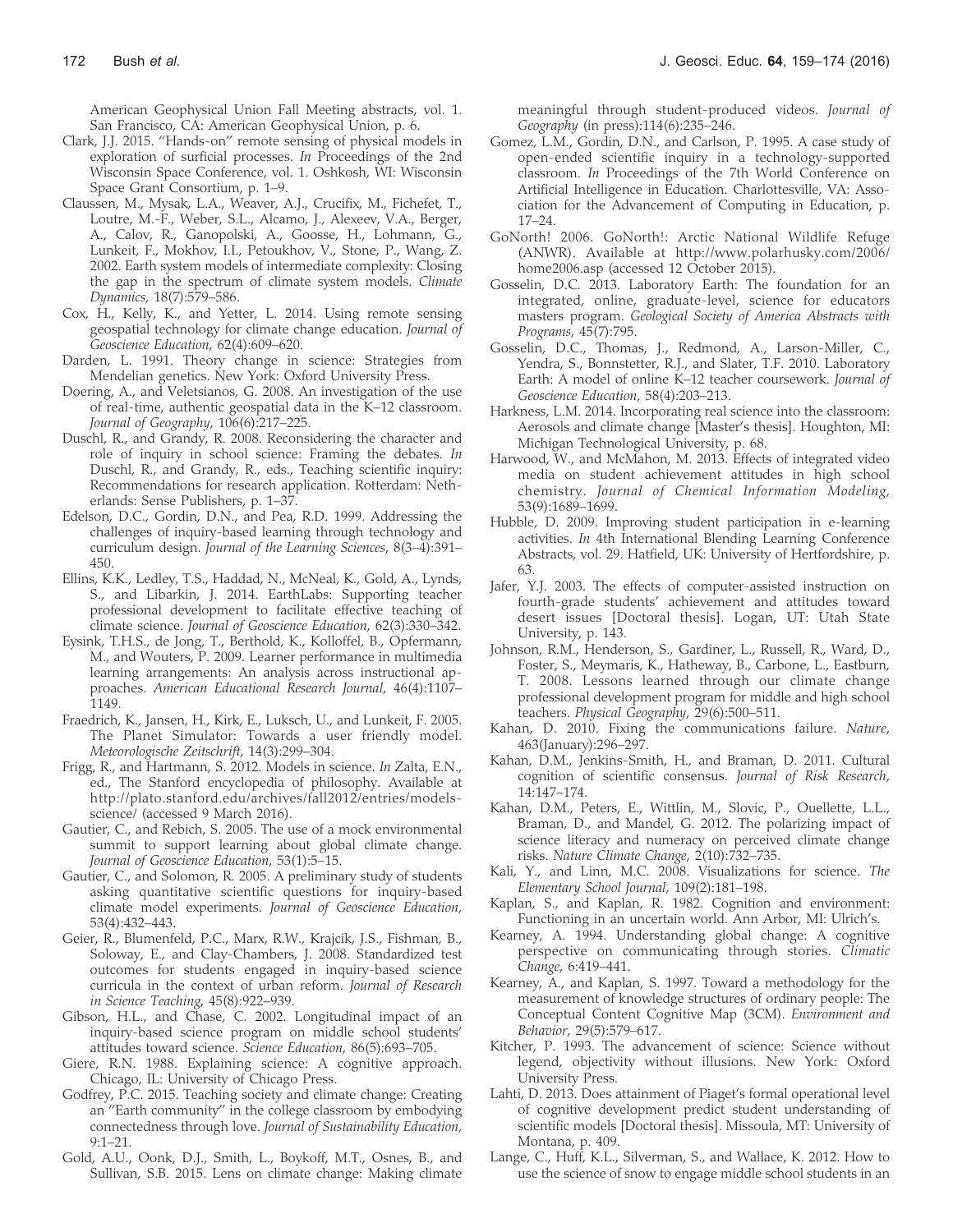interdisciplinary experience. Science activities. Classroom Projects and Curriculum Ideas, 49(2):37–43.

- Ledley, T.S., Dahlman, L., McAuliffe, C., Haddad, N., Taber, M.R., Domenico, B., Lynds, S., and Grogan, M. 2011. Making Earth Science data accessible and usable in education. Science, 333(6051):1838–1839.
- Ledley, T.S., Haddad, N., Bardar, E., Ellins, K., McNeal, K., and Libarkin, J. 2012. An Earth system science laboratory module to facilitate teaching about climate change. The Earth Scientist, 28(3):19–24.
- Lee, M.K., Simon, M., Fielman, K., Marzen, L., Lin, Y., Birkhead, R., Miller, C., Norgaard, P., Obley, M., Cox, J., and Steltenpohl, L. 2012. Bringing global climate change education to Alabama high-school classrooms. In Chen, W.-Y., Seiner, J., Suzuki, T., and Lackner, M., eds., Handbook of climate change mitigation. New York: Springer, p. 1983–2028.
- Leiserowitz, A., Maibech, E., and Rose-Renouf, C. 2009. Global warming's six Americas 2009: An audience segmentation analysis. New Haven, CT: Yale Project on Climate Change and George Mason Center for Climate Change Communication.
- Löhner, S., Van Joolingen, W.R., Savelsbergh, E.R., and Van Hout-Wolters, B. 2005. Students' reasoning during modeling in an inquiry learning environment. Computers in Human Behavior, 21(3 special issue):441–461.
- Longino, H. 1990. Science as social knowledge: Values and objectivity in scientific inquiry. Princeton, NJ: Princeton University Press.
- McCright, A.M., and Dunlap, R.E. 2011. The politicization of climate change and polarization in the American public's views of global warming, 2001–2010. Sociological Quarterly, 52:155– 194.
- McNeal, K.S., Libarkin, J.C., Ledley, T.S., Bardar, E., Haddad, N., Ellins, K., and Dutta, S. 2014. The role of research in online curriculum development: The case of EarthLabs Climate Change and Earth System Modules. Journal of Geoscience Education, 62(4):560–577.
- McPeck, J. 1981. Critical thinking and education. Oxford: Martin Robertson.
- Merton, R.K. 1942. Note on science and democracy. Journal of Legal and Political Sociology, 1:115.
- Morecroft, J., and Sterman, J. 1994. Modeling for learning organizations. Portland, OR: Productivity Press.
- Mulder, Y.G., Lazonder, A.W., and de Jong, T. 2015. Simulationbased inquiry learning and computer modeling: Pitfalls and potentials. Simulation and Gaming, 46(3–4), 322–347.
- National Research Council (NRC). 1996. National science education standards. Washington, DC: National Academies Press.
- National Research Council (NRC). 2000. Inquiry and the national science education standards: A guide for teaching learning. Washington, DC: National Academies Press.
- Nersessian, N. 2005. Interpreting scientific and engineering practices: Integrating the cognitive, social, and cultural dimensions. In Gorman, M., Tweney, R.D., Gooding, D., and Kincannon, A., eds., Scientific technological thinking. Hillsdale, NJ: Erlbaum, p. 17–56.
- Next Generation Science Standards (NGSS) Lead States. 2013. Core ideas: HS weather climate; Next generation science standards: For states, by states. Washington, DC: The National Academies Press.
- Oh, P.S. 2010. How can teachers help students formulate scientific hypotheses? Some strategies found in abductive inquiry activities of Earth Science. International Journal of Science Education, 32(4):541–560.
- Oh, P.S. 2011. Characteristics of abductive inquiry in Earth Science: An undergraduate case study. Science Education, 95(3):409–430.
- Passmore, J. 1980. Teaching to be critical. In Passmore, J. The philosophy of teaching. London: Duckworth, p. 166–182.
- Pea, R. 2002. Learning science through collaborative visualization over the Internet. In Proceedings of the Nobel symposium on

virtual museums and public understanding of science culture, vol. 120. Stockholm, Sweden: The Nobel Foundation, p. 1–13.

- Pea, R., Edelson, D., and Gomez, L. 1994. The CoVis Collaboratory: High school science learning supported by a broadband educational network with scientific visualization, videoconferencing, collaborative computing. In 4th Annual Meeting of the American Educational Research Association Abstracts. New Orleans, LA: American Educational Research Association, p. 1–12.
- Pilkington, R.M., and Parker-Jones, C. 1996. Interacting with computer-based simulation: The role of dialogue. Computers and Education, 27(1):1–14.
- Powers, S., DeWaters, J., Dhaniyala, S., and Small, M.M.M. 2011. AC 2011-1367: Teaching Climate science and policy to engineers. American Society for Engineering Education, 22:1–22.
- Pruneau, D., Gravel, H., Bourque, W., and Langis, J. 2003. Experimentation with a socio-constructivist process for climate change education. Environmental Education Research, 9(4):429– 446.
- Rakow, S.J. 1986. Teaching science as inquiry: Fastback 246. Bloomington, IN: Phi Delta Kappa.
- Ramamurthy, K.N., Hinnov, L.A., and Spanias, A.S. 2014. Teaching Earth signals analysis using the Java-DSP Earth Systems edition: Modern and past climate change. Journal of Geoscience Education, 62(4):621–630.
- Reid, D.J., Zhang, J., and Chen, Q. 2003. Supporting scientific discovery learning in a simulation environment. Journal of Computer Assisted Learning, 19(1):9–20.
- Riebeek, H., Chambers, L.H., Yuen, K., and Herring, D. 2009. Bringing terra science to the people: 10 years of education and public outreach. In 46th American Geophysical Union Fall Meeting abstracts, vol. 1. San Francisco, CA: American Geophysical Union, p. 63.
- Rooney-Varga, J.N., Brisk, A.A., Adams, E., Shuldman, M., and Rath, K. 2014. Student media production to meet challenges in climate change science education. Journal of Geoscience Education, 62(4):598–608.
- Scalise, K., Timms, M., Moorjani, A., Clark, L., Holtermann, K., and Irvin, P.S. 2011. Student learning in science simulations: Design features that promote learning gains. Journal of Research in Science Teaching, 48(9):1050–1078.
- Settlage, J., Meadows, L., Olson, M., and Blanchard, M. 2008. Teacher knowledge and enacting inquiry. In Abrams, E., Southerland, S.A., and Silva, P., eds., Inquiry in the classroom: Realities opportunities. Charlotte, NC: Information Age Publishing, p. 171–229.
- Siegel, H. 1988. Educating reason: Rationality, critical thinking and education. New York: Routledge.
- Slater, S.J., Slater, T.F., and Olsen, J.K. 2009. Survey of K–12 science teachers' educational product needs from planetary scientists. Astronomy Education Review, 8(1):1–20.
- Slotta, J., and Linn, M.C. 2009. WISE science: Web-based inquiry in the classroom. New York: Teachers College Press.
- Sneider, C., Stephenson, C., Schafer, B., and Flick, L. 2014. Exploring the science framework and NGSS: Computational thinking in the science classroom. Science Scope, 38(3):10-15.
- Sohl, L.E. 2012. Enhancing Earth system science education through paleoclimate modeling with EdGCM. Geological Society of America Abstracts with Programs, 44(6):3.
- Sohl, L.E., Chandler, M.A., and Zhou, J. 2013. Meeting the Next Generation Science Standards through ''rediscovered'' climate model experiments. In 46th American Geophysical Union Fall Meeting Abstracts, vol. 1. San Francisco, CA: American Geophysical Union, p. 4.
- Songer, N.B., Lee, H.-S., and Kam, R. 2002. Technology-rich inquiry science in urban classrooms: What are the barriers to inquiry pedagogy? Journal of Research in Science Teaching, 39(2):128–150.